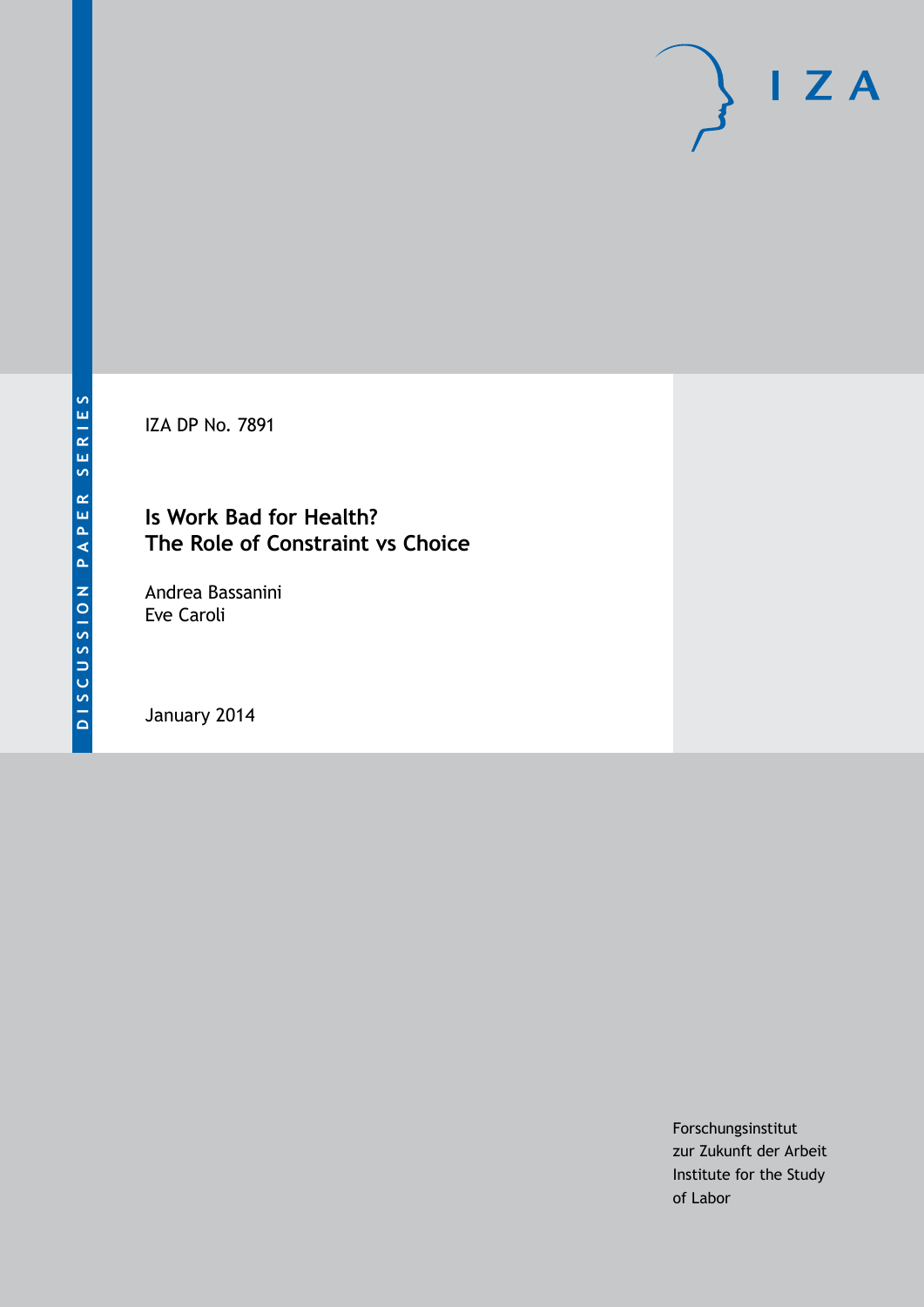# **Is Work Bad for Health? The Role of Constraint vs Choice**

## **Andrea Bassanini**

*OECD and IZA*

## **Eve Caroli**

*University Paris Dauphine, LEDa-LEGOS, Paris School of Economics and IZA*

Discussion Paper No. 7891 January 2014

IZA

P.O. Box 7240 53072 Bonn Germany

Phone: +49-228-3894-0 Fax: +49-228-3894-180 E-mail: [iza@iza.org](mailto:iza@iza.org)

Any opinions expressed here are those of the author(s) and not those of IZA. Research published in this series may include views on policy, but the institute itself takes no institutional policy positions. The IZA research network is committed to the IZA Guiding Principles of Research Integrity.

The Institute for the Study of Labor (IZA) in Bonn is a local and virtual international research center and a place of communication between science, politics and business. IZA is an independent nonprofit organization supported by Deutsche Post Foundation. The center is associated with the University of Bonn and offers a stimulating research environment through its international network, workshops and conferences, data service, project support, research visits and doctoral program. IZA engages in (i) original and internationally competitive research in all fields of labor economics, (ii) development of policy concepts, and (iii) dissemination of research results and concepts to the interested public.

<span id="page-1-0"></span>IZA Discussion Papers often represent preliminary work and are circulated to encourage discussion. Citation of such a paper should account for its provisional character. A revised version may be available directly from the author.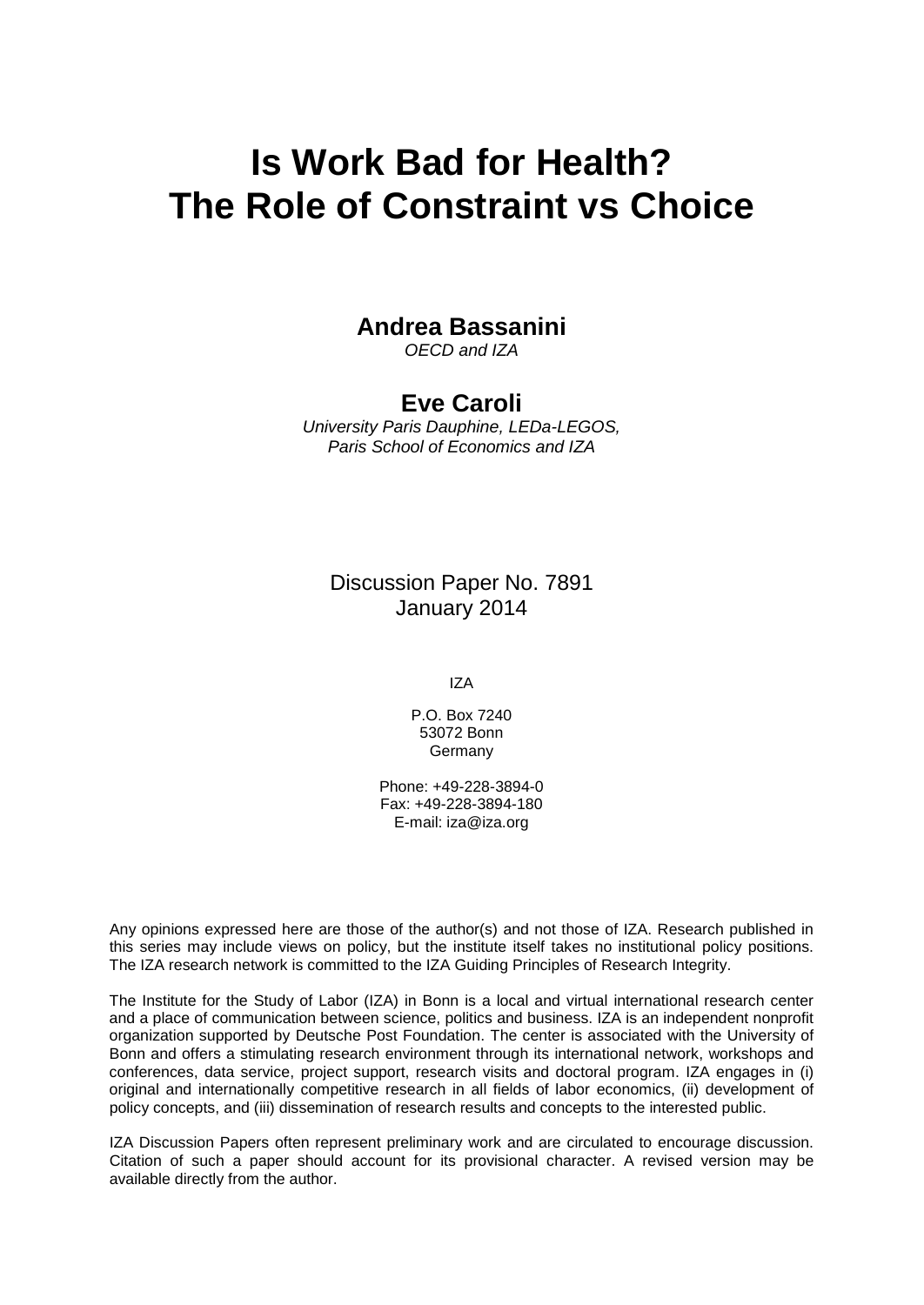IZA Discussion Paper No. 7891 January 2014

# **ABSTRACT**

# **Is Work Bad for Health? The Role of Constraint vs Choice[\\*](#page-1-0)**

This paper reviews the literature on the impact of work on health. We consider work along two dimensions: (i) the intensive margin, i.e. how many hours an individual works and (ii) the extensive margin, i.e. whether an individual is in employment or not, independent of the number of hours worked. We show that most of the evidence on the negative health impact of work found in the literature is based on situations in which workers have essentially no control (no choice) over the amount of work they provide. In essence, what is detrimental to health is not so much work per se as much as the gap which may exist between the actual and the desired amount of work, both at the intensive and extensive margins.

JEL Classification: I10, I31, J22, J28

Keywords: health, work, retirement, hours worked, job loss, individual choice

Corresponding author:

Eve Caroli Université Paris Dauphine LEDa-LEGOS Place du Maréchal de Lattre de Tassigny 75775 Paris Cedex 16 France E-mail: [eve.caroli@dauphine.fr](mailto:eve.caroli@dauphine.fr)

The views expressed here are those of the authors and cannot be attributed to the OECD or its member countries. We are grateful to Sylvie Blasco, Clémentine Garrouste, Mathilde Godard, Maarten Lindeboom, Claudio Lucifora, Pierre-Jean Messe, Lexane Weber and participants to the TEPP Conference on Research in Health and Labour Economics for useful comments and suggestions. All remaining errors are our own. The authors gratefully acknowledge financial support by the Chaire Santé Dauphine.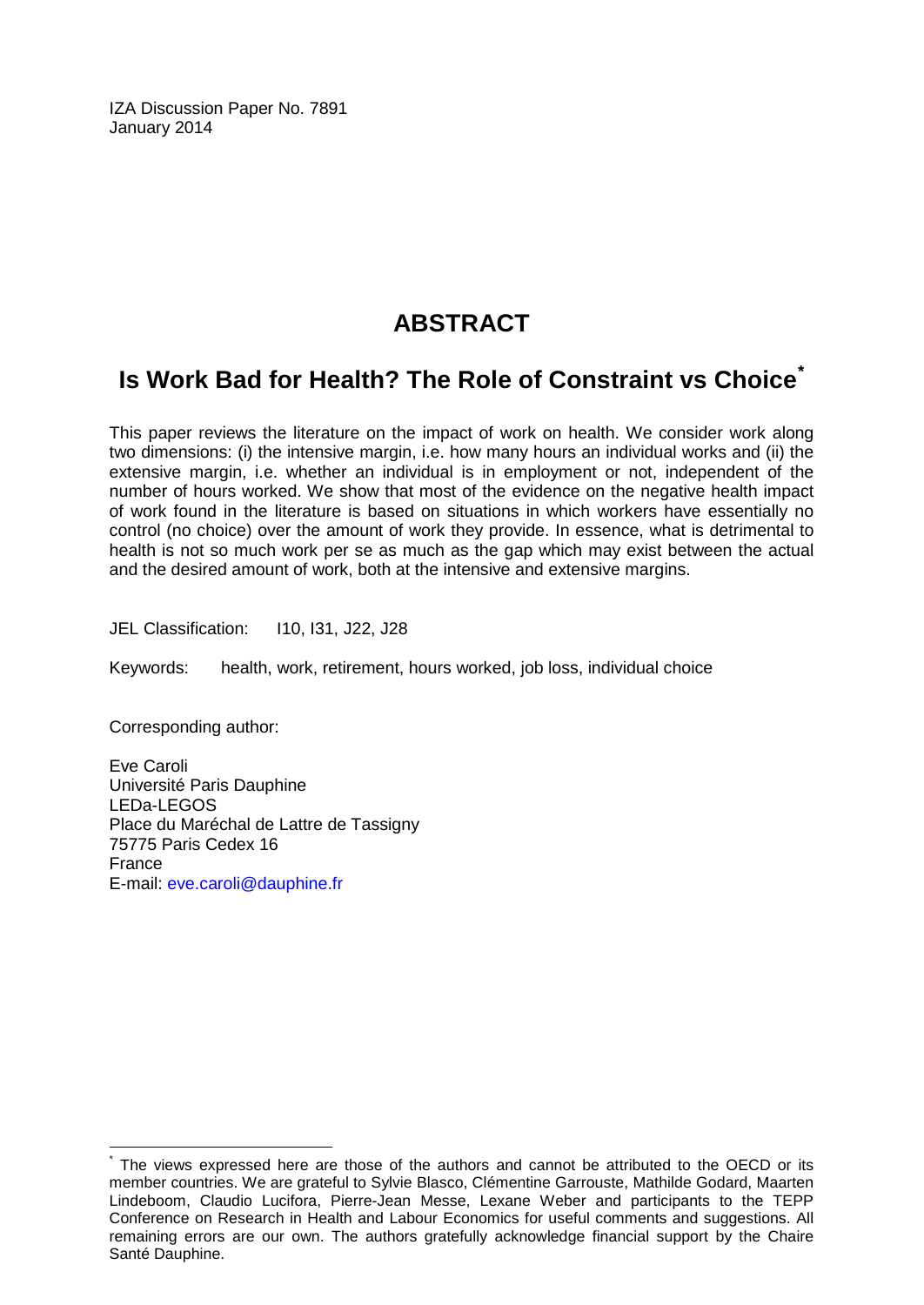#### **Introduction**

Whether and to what extent work may affect health is a widely debated issue. Cases of burnout or even suicide at work are regularly reported by the media, but conversely we all know that losing one's job may have severe health consequences.

The impact of work on health has long been investigated in the literature, in particular in epidemiology, occupational psychology and even sociology. More recently, health economists have started to be interested in this question. Surprisingly enough, we are still waiting for labour economists to join the group. This is all the more surprising that assessing the health effect of work is of major importance from a policy point of view. If excess, or alternatively, insufficient work is bad for health, this may call for public regulations and/or subsidies. Moreover, as the working-age population gets older, keeping people in employment may become harder and/or less socially desirable – and less advantageous for the government budget – if work turns out to be bad for health.

Assessing the impact of work on health is difficult, essentially for two reasons. First of all, work is a vague concept: when looking at the health impact of work, what is it that matters? Is it where people work? In which conditions? How much? etc. Work encompasses so many dimensions that it is extremely difficult to characterise it in an easy way. In this paper, we will consider work along two dimensions: (i) the intensive margin, i.e. how many hours an individual works and (ii) what we may call the extensive margin, i.e. whether an individual is in employment or not, independent of the number of hours worked. We will investigate how work affects health along both dimensions, i.e. whether working long hours and/or being in employment has any positive or negative effect on health.

Even once work has been defined, assessing its impact on health remains a hard task. This is mainly due to identification problems which plague the analysis both at the intensive and extensive margins. These identification problems mostly come down to selection issues. Static selection is known as the "healthy worker effect". It is essentially a problem of reverse causality: healthy workers are more likely to be in employment than unhealthy ones (extensive margin) and they are also more able to work longer hours (intensive margin). Solving this problem is tricky if only cross-sectional data are available. It is potentially easier using panel data which allow controlling for past health levels or, even better, estimating fixed-effect models. What makes things more difficult when trying to estimate the health effect of work is that dynamic selection may also be a concern. Changes in workers' health may generate changes in their employment status or in the number of hours they work. This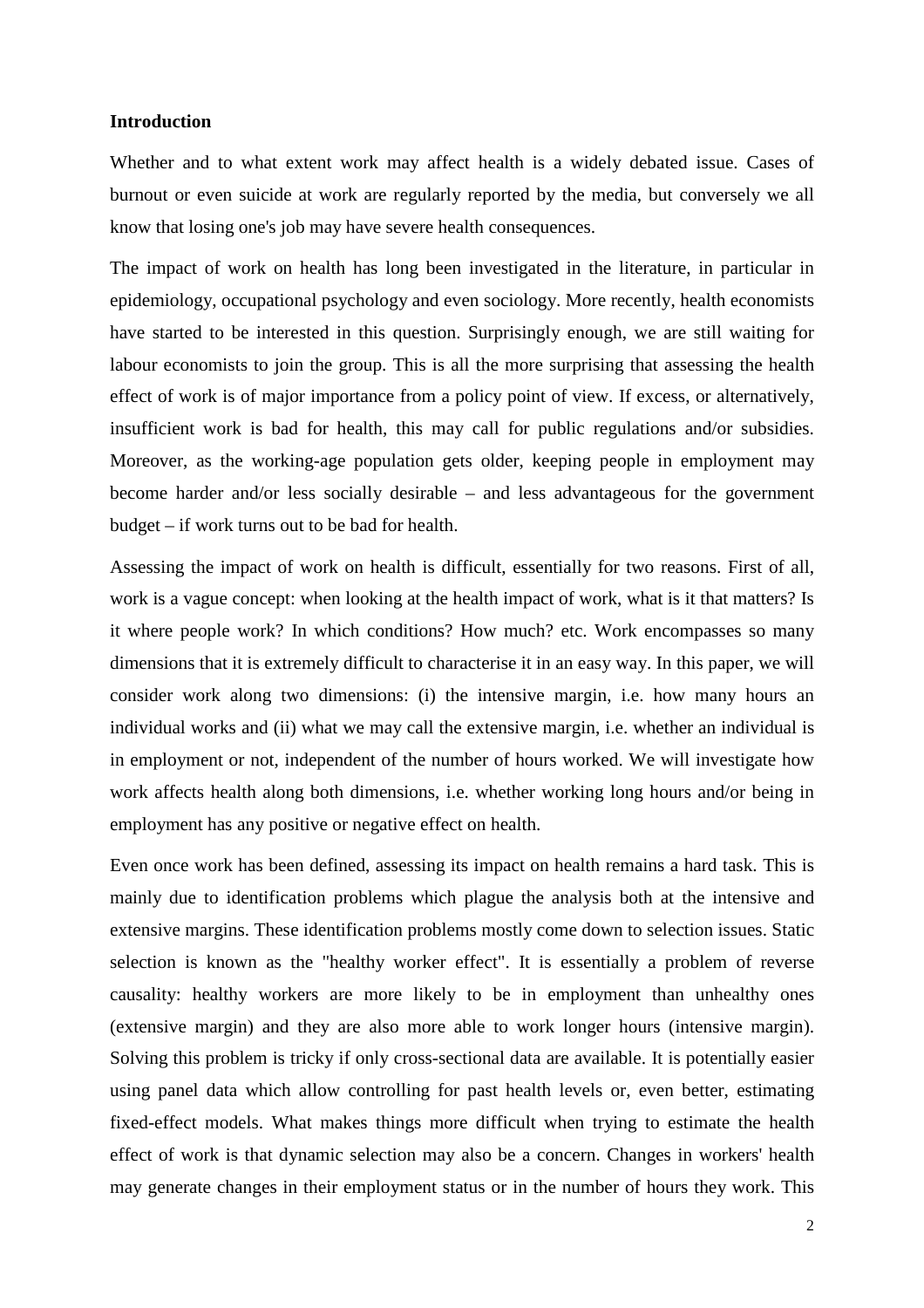identification problem is not solved by fixed-effect estimates. One has to rely on more sophisticated empirical strategies.

In the rest of the paper, we will review the literature on the health impact of work. We will emphasise the quality of the empirical evidence provided by the various pieces of research and the extent to which they succeed in solving identification problems. We will show that at the intensive margin, working long hours turns out to be unambiguously bad for health. At the extensive margin too, work seems to be bad for health. The evidence on retirement mostly goes in the direction of a positive health impact of retiring, at least once addressed the most obvious endogeneity problems. The literature on unemployment and health is more mixed and suggests that losing one's job is bad for health. How can we account for this difference between the health effects of retirement and unemployment? One obvious explanation hinges on permanent-income losses. But, beyond the role of income, we argue that what matters is whether individuals are forced to work or stop working or whether they are free to choose. We will show that most of the evidence on the negative health impact of work found in the literature is based on situations in which workers have essentially no control (no choice) over the amount of work they provide. In essence, what is detrimental to health is not so much work *per se* as much as the gap which may exist between the actual and the desired amount of work, both at the intensive and extensive margins.

The remainder of the paper is organised as follows. Section 1 discusses the health impact of work at the intensive margin. Section 2 considers what occurs at the extensive margin. Section 3 revisits the evidence on both intensive and extensive margins emphasising the importance of choice versus constraint in determining the health effect of work.

## **1. The intensive margin: the health effects of working long hours**

Defining long hours is not an easy task. It can be done on the basis of regulation: the 2003 EU Working Time Directive establishes that the average working week cannot exceed 48 hours, including over time. This limit can be used as a threshold beyond which hours worked are considered to be long, but it is clearly somewhat arbitrary. Another way to define long hours is with respect to the distribution of hours worked in the population under study. On a population of rural Chinese migrants, Frijters et al. (2009) consider that individuals work long hours if they work more than 60 hours per week which is very close to the median number of hours worked in their sample (56h). However, most papers in the literature simply define long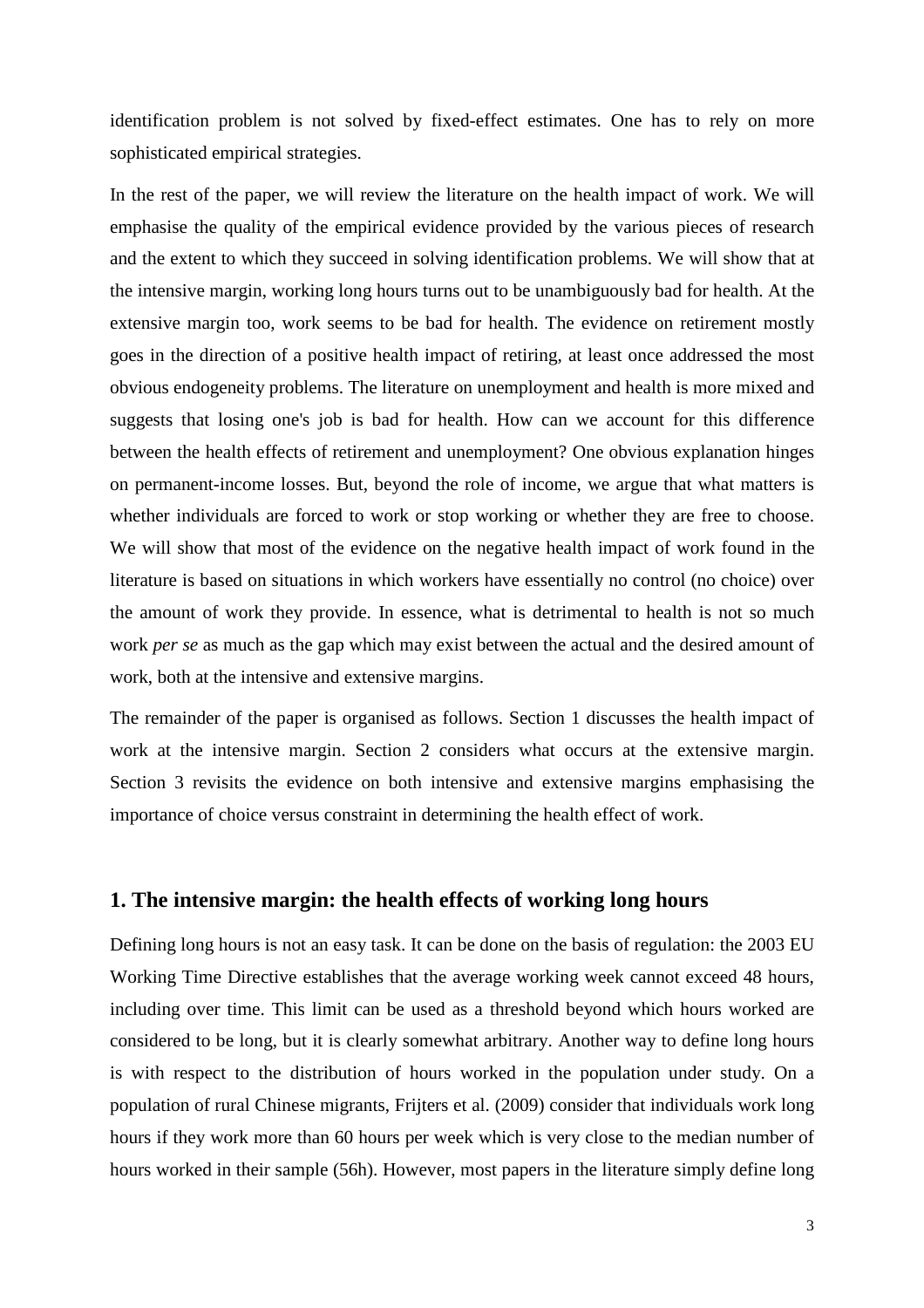hours as overtime work, which is quite imprecise but has the advantage of being easily available in a large number of surveys.

The literature in epidemiology has long suggested that working long hours is correlated with lower health status. In their review of the literature, Spurgeon et al. (1997) conclude that "there is good evidence" that working time beyond 50 hours a week has adverse effects on health, in particular mental health and cardiovascular disorders. However, Beswick and White (2003) underline that most of the evidence on cardiovascular diseases is based on Japan. *Karoshi* – a syndrome of cardiovascular attack such as strokes, myocardial infarction or acute cardiac failure – is indeed more frequent among Japanese employees working long hours than among others. Consistent with Spurgeon et al. (1997), Sparks et al. (1997) conduct a metaanalysis of 19 studies and find that working long hours – whatever the definition – is negatively correlated with overall health as well as physiological and psychological health. These results are consistent with the historical evidence presented by Bourdieu and Reynaud (2006). They argue that the reduction in working time that took place in France in the  $19<sup>th</sup>$ century was due to the combination of two factors: (i) the detailed evidence provided by doctors on the deterioration of health in the working age population at that time and (ii) the fact that employers realised that this was detrimental to labour productivity and that one of the main causes of this deterioration were excessive working hours.

As suggestive as this literature may be, it suffers either from lack of generality (historical evidence) or from major selection problems. The latter are widely acknowledged by epidemiologists. In particular, the "healthy worker effect" is mentioned in most papers as a potential source of bias towards zero in the results. However, the bias may also go in the opposite direction. For example, workers with lower mental health status due to anxiety may work longer hours if they are afraid they might lose their job. In an attempt to overcome these identification problems, a number of papers use fixed-effect panel-data models in order to control for time-invariant heterogeneity across workers. This is the case of Llena-Nozal  $(2009)$  who uses panel information for the United-Kingdom  $(BHPS<sup>1</sup>, 1991-2005)$ , Australia (HILDA<sup>2</sup>, 2001-2005), Canada (NPHS<sup>3</sup>, 1994-2004) and Switzerland (SHP<sup>4</sup>, 1999-2005) to estimate the impact of changes in hours worked on an indicator of mental distress. Estimates are run separately for each country and results suggest that moving from standard work hours

-

<sup>1</sup> British Household Panel Survey.

<sup>&</sup>lt;sup>2</sup> Household, Income, Labour Dynamics in Australia.

<sup>&</sup>lt;sup>3</sup> The National Population Health Survey.

<sup>4</sup> Swiss Houshold Panel.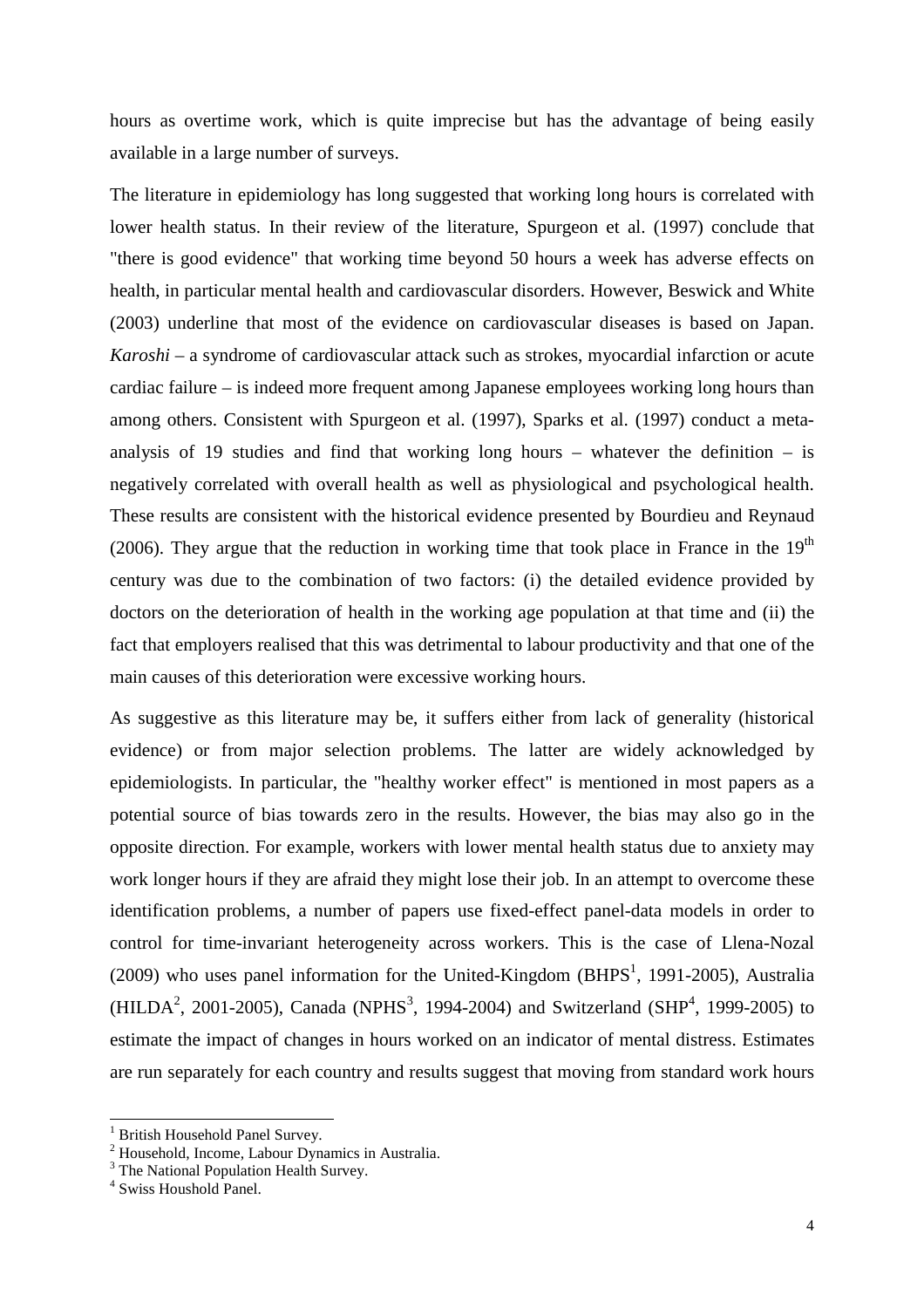to overtime reduces mental health for men in Canada, the United-Kingdom and Australia. Symmetrically, moving to full-time regular hours is positive for mental health in all countries except for both men and women in Switzerland and for women in Canada, where results are not significant. Robone et al. (2011) find consistent results for self-assessed health. On 12 waves of the BHPS, they estimate a dynamic panel ordered-probit model with correlated random effects, controlling for prior health status. Their results suggest that having a part-time job (as compared to full-time job) has a positive and significant impact on health for both men and women who are satisfied with their number of hours worked. Overall, these papers not only suggest that working overtime is bad for (mental) health, but also that reducing to some extent the number of hours worked may be health improving.

To what extent are these results unbiased? They are so if there is no selection due to timevarying unobservable characteristics. This is a very strong assumption. Note however, that if negative health shocks induce individuals to reduce their number of hours worked, this generates a bias towards zero in the coefficients estimated in this literature. Of more concern would be situations in which a deterioration in mental health would turn employees into workaholics or, alternatively, changes in individuals' personal situation (such as children turning a certain age, for example) would force them to move from part-time to full-time work, while generating some depression symptoms. These confounding mechanisms would indeed generate an upward bias in the estimates so that the positive relationship between longer working hours and bad health would turn out to be spurious.

A couple of recent papers try to overcome these problems using instrumental variable strategies. Frijters et al. (2009) study Chinese workers who temporarily migrate from rural to urban areas. Given that the Chinese law forces them to go back to their home village after a while, most of these workers work very long hours (75% of them work more than 48 weekly hours) in order to save money for when they return to the rural countryside and start a family. Using the 2008 Urban Migrant Survey, Frijters et al. instrument the number of hours worked by the average wage in the home village<sup>5</sup> and the proportion of inhabitants of the home village who have migrated. In the first stage, the former is negatively associated with long hours, while the latter attracts a positive coefficient. Both instruments are jointly significant and, in the second stage, the number of hours worked turns out to have a negative impact on mental health, as measured by a Likert scale based on a 12-item General Health Questionnaire (Goldberg and Williams, 1988). The same result holds if considering the impact of a dummy

<sup>&</sup>lt;sup>5</sup> This is measured as the wage that an unskilled person can earn in the home village.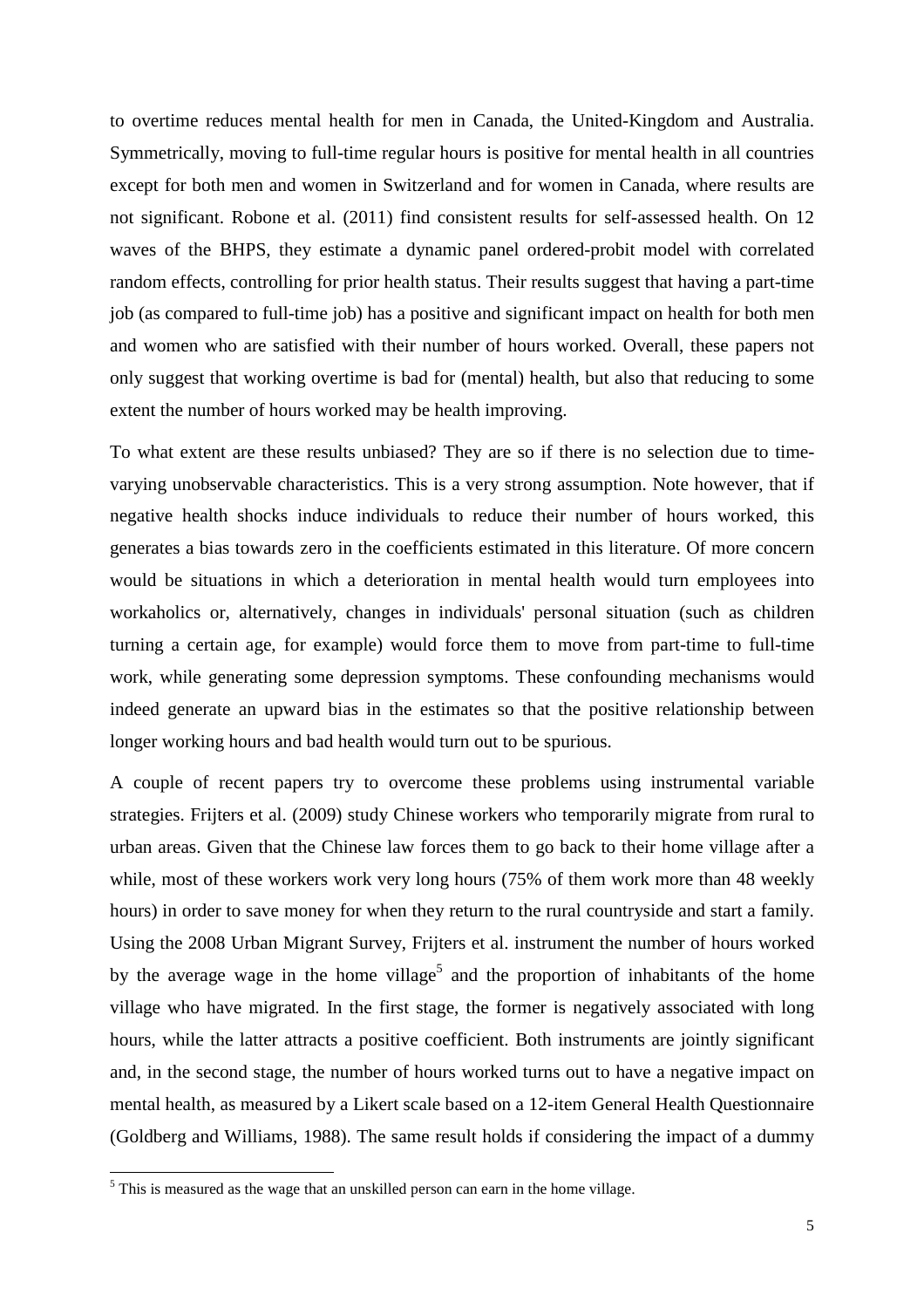variable equal to 1 when workers work more than 60 hours a week. All results are robust to controlling for demographic characteristics (gender, age, marital status, number of children, education, parents' health, number of friends and height), log weekly wages, occupation, industry and type of job contract. They are likely to be unbiased but it is not clear whether they are specific to very long working hours or may be generalised to lower numbers of hours worked. Berniell (2012) provides complementary evidence on this point using French data. Her research exploits the 1998 and 2002 waves of the  $ESPS<sup>6</sup>$  survey in order to study the impact of the number of hours worked on health behaviours. Her identification strategy is based on a quasi-experiment provided by the enactment of the Aubry I law on the reduction of the workweek in 1998. The law brought the legal number of weekly hours worked down from 39 to 35, but the reform was binding only for medium and large firms (more than 20 employees) and they had at least two years to abide by it. For health outcomes for which she has information at both dates, Berniell implements a difference-in-difference estimation in which she compares employees working more than 35 hours a week in 1998 and employed in 2002 in firms which had implemented the legal reduction in working time with a control group consisting of employees initially working less than 35 hours and employees working more than 35 hours but employed in firms which had not reduced the workweek yet by 2002. For health outcomes available only in 2002, she instruments the number of hours worked by a dummy variable equal to 1 if the individual worked in a firm which had already abided by the law in 2002 and the average number of hours worked in 2002 by individuals in the same occupational category. Both methods should yield consistent results as long as workers do not self-select themselves into firms more likely to implement the legal reduction of the workweek (more worker-friendly enterprises?) on the basis of characteristics correlated with expected changes in their health status. To the extent that this exclusion restriction is plausible, the results may be considered unbiased. Whatever the estimation method, the results suggest that the larger the number of hours worked, the worse the health behaviours: the reduction in working time enjoyed by employees in firms which complied with the requirements of the law between 1998 and 2002 reduced their probability of smoking as well as their BMI. Similarly, shorter hours worked proved to decrease alcohol consumption and increase physical activity.

 6 Enquête sur la Santé et la Protection Sociale.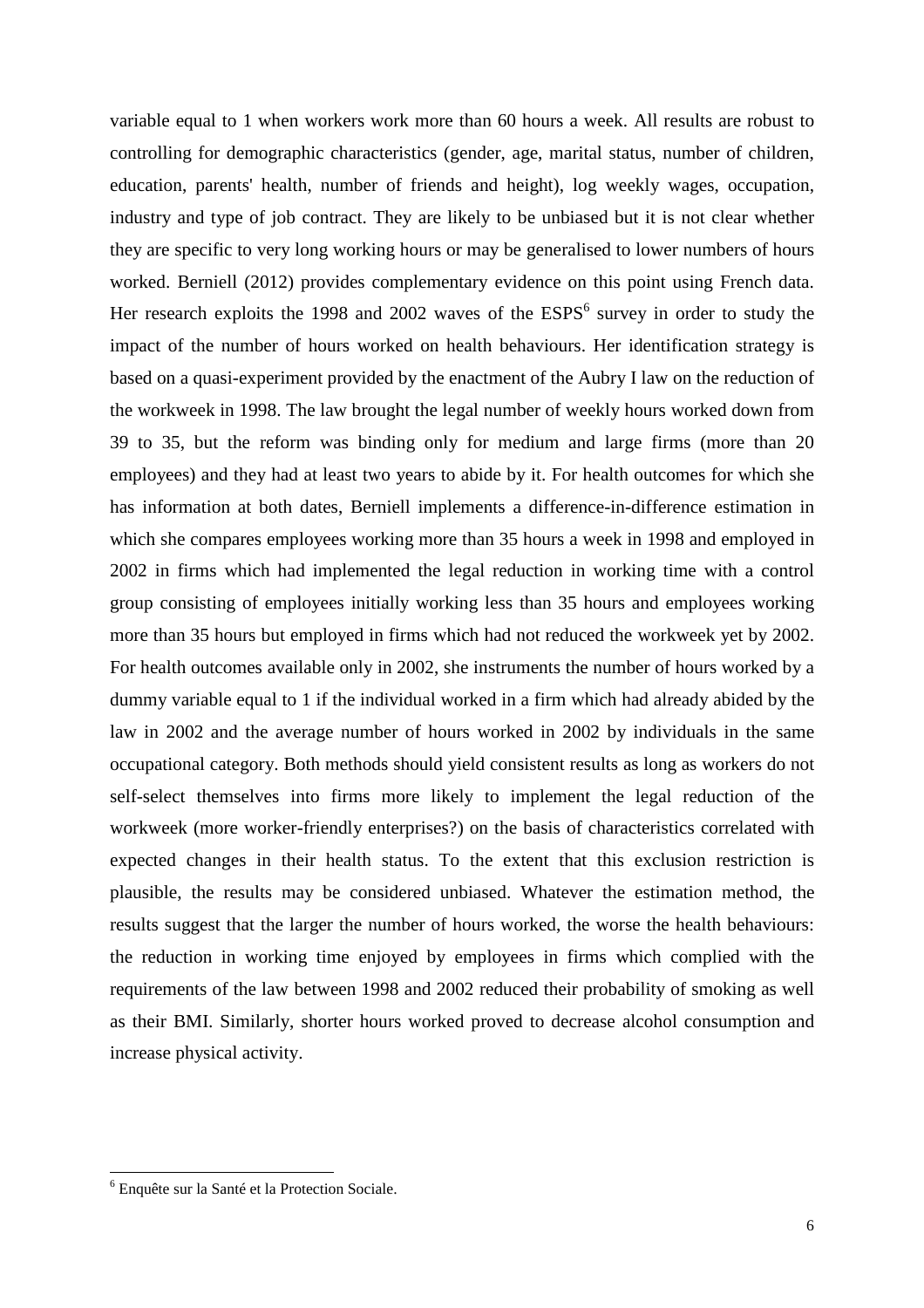Overall, at the intensive margin, the number of hours worked seems to have a negative effect on health. This is the case for long hours but it also seems that reducing "normal" hours to lower levels of hours worked is likely to be health-enhancing through better lifestyle habits.

The literature is not so clear, however, as to the reasons why longer working hours negatively affect health. According to Spurgeon et al. (1997), two channels may be considered. First, working long hours is a stressor *per se*. Long hours are a factor of fatigue. They have deleterious effects on sleep and on mental health. They also raise the risk of accident. This is particularly the case when people work for long (potentially night) shifts. Harrington (2001) recalls that major catastrophes such as Three Mile Island, Chernobyl or Exxon Valdez all occurred in the early hours of the morning because of errors made by employees who had been on duty for long hours. Second, and more problematic to us, working long hours increases exposure to other types of stressors such as, for example, bad working conditions<sup>7</sup> or flexible work schedules. The respective roles of each channel are still to be assessed. This is a key point though since the second channel (exposure to other stressors) implies that confounding factors may be at work. Unfortunately, none of the IV strategies mentioned above can really rule out the role of such confounding variables. If Chinese migrants accept longer *and* more flexible working hours because they expect a lower wage when back to their home village, flexible work schedules may well be the "true" driving factor of mental health deterioration rather than long hours. Similarly if the legal reduction of the workweek was accompanied in France by less flexible work schedules and/or better working conditions, this may account for the observed improvement in health behaviours. The former effect may be ruled out since, if anything, the reduction of the workweek was accompanied by more flexible work patterns – Askenazy (2004a). The latter is more debatable although scattered empirical evidence suggests that work intensity has rather increased than decreased over the period of implementation of the reduction of the workweek – see Askenazy (2004b) and Mehaut et al. (2008).

Despite the limitations due to the identification problems persisting in the literature and the existence of confounding factors, the state of our knowledge goes in the direction of a negative impact of work on health at the intensive margin. Long hours worked seem to be detrimental to health and reducing working time comes out as a potential solution to improve

l

 $<sup>7</sup>$  On the role of bad working conditions on health, see Niedhammer et al. (1998), Debrand and Lengagne (2007),</sup> Datta Gupta and Kristensen (2008), OECD (2008), Carnero et al. (2012) and Cottini and Lucifora (2013).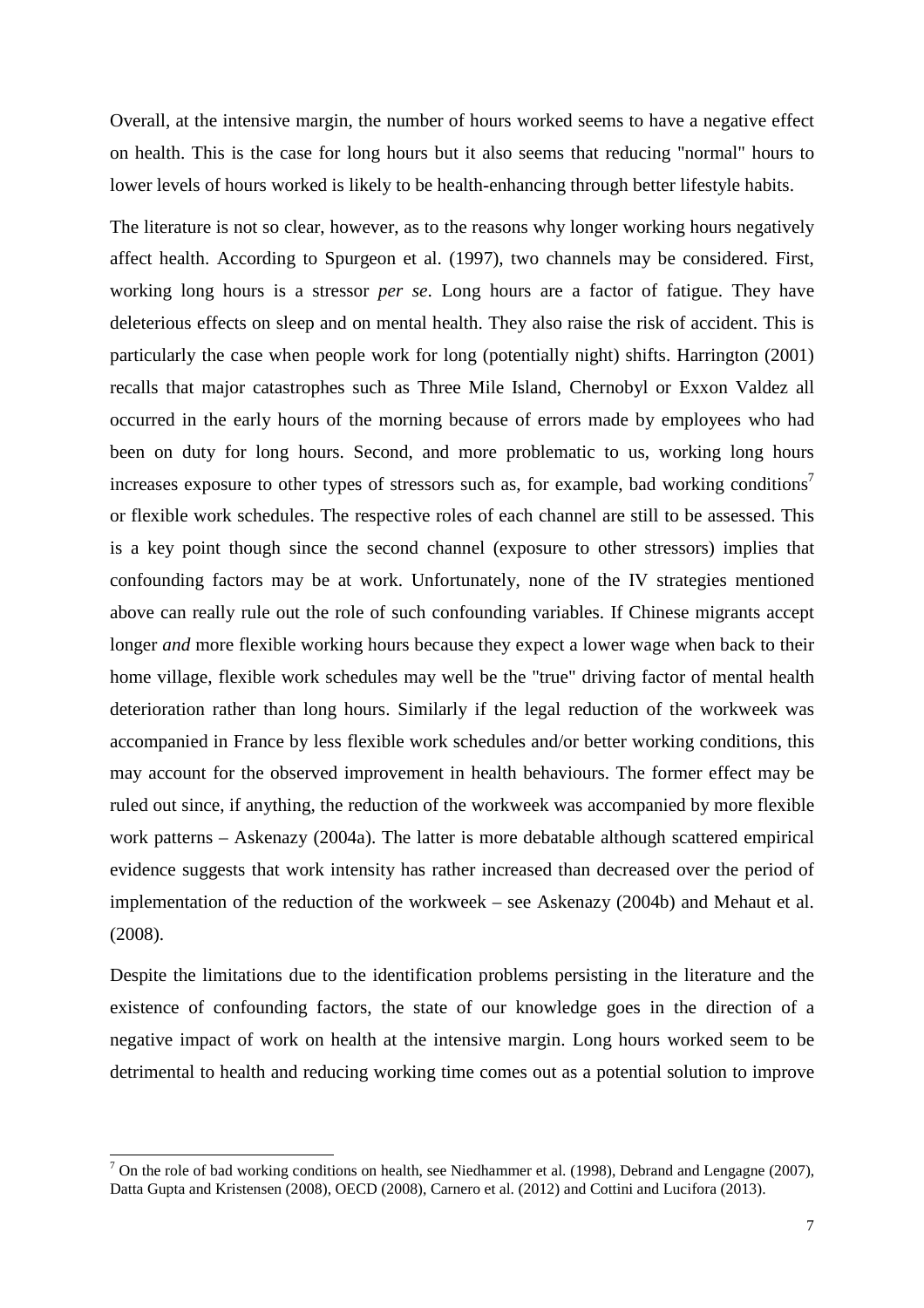the health status in the working population. If working less is good for health, is it the case that not working at all would be even better?

## **2. The extensive margin: the positive (?) effects of not working**

As far as individual employment is concerned, the notion of extensive margin is not quite standard. We define it here as the fact of working or not, independent of the number of hours worked – for a similar definition, see Lindeboom and Kerkhofs (2009). In the working age population, individuals who are not in employment may be either unemployed, retired, or out of the labour force for other reasons. Researchers have been much interested in the health consequences of retirement and unemployment. In contrast, the impact of being out of the labour force for reasons different from retirement has been little investigated, so that we will leave it aside in this review.

#### **2.a The health impact of retirement**

The literature on the health effects of retirement mostly suggests that, at the extensive margin too, working is bad for health. This literature faces a major identification problem due to what could be called the "unhealthy worker effect". Retirement is indeed a choice and there is widespread evidence in the literature that workers with poor health status tend to retire earlier (see Currie and Madrian, 1999). This generates a negative correlation between retirement and health which results in a downward bias when trying to estimate the causal effect of retirement on health.

A first strand in this literature has attempted to correct for time-invariant heterogeneity across workers using the time dimension of panel data. Using the Dutch CERRA survey<sup>8</sup> of elderly workers, Kerkhofs and Lindeboom (1997) estimate a first-difference model in which changes in health – as measured by a summary index built out of responses to the 57-item Hopkins Symptom Checklist, HSCL – are explained by changes in labour market status between 1993 and 1995, controlling for health shocks. The results suggest that early retirement has no shortrun effect on health conditions but that longer-run effects (two years later) tend to be positive. Dave et al. (2008) find different results on US data (the HRS survey<sup>9</sup>). They estimate a fixedeffect model on the subsample of individuals who did not report any health problem before

<sup>&</sup>lt;sup>8</sup> Panel Survey of the Leiden University Center for Research on Retirement and Aging.

<sup>&</sup>lt;sup>9</sup> Health and Retirement Survey.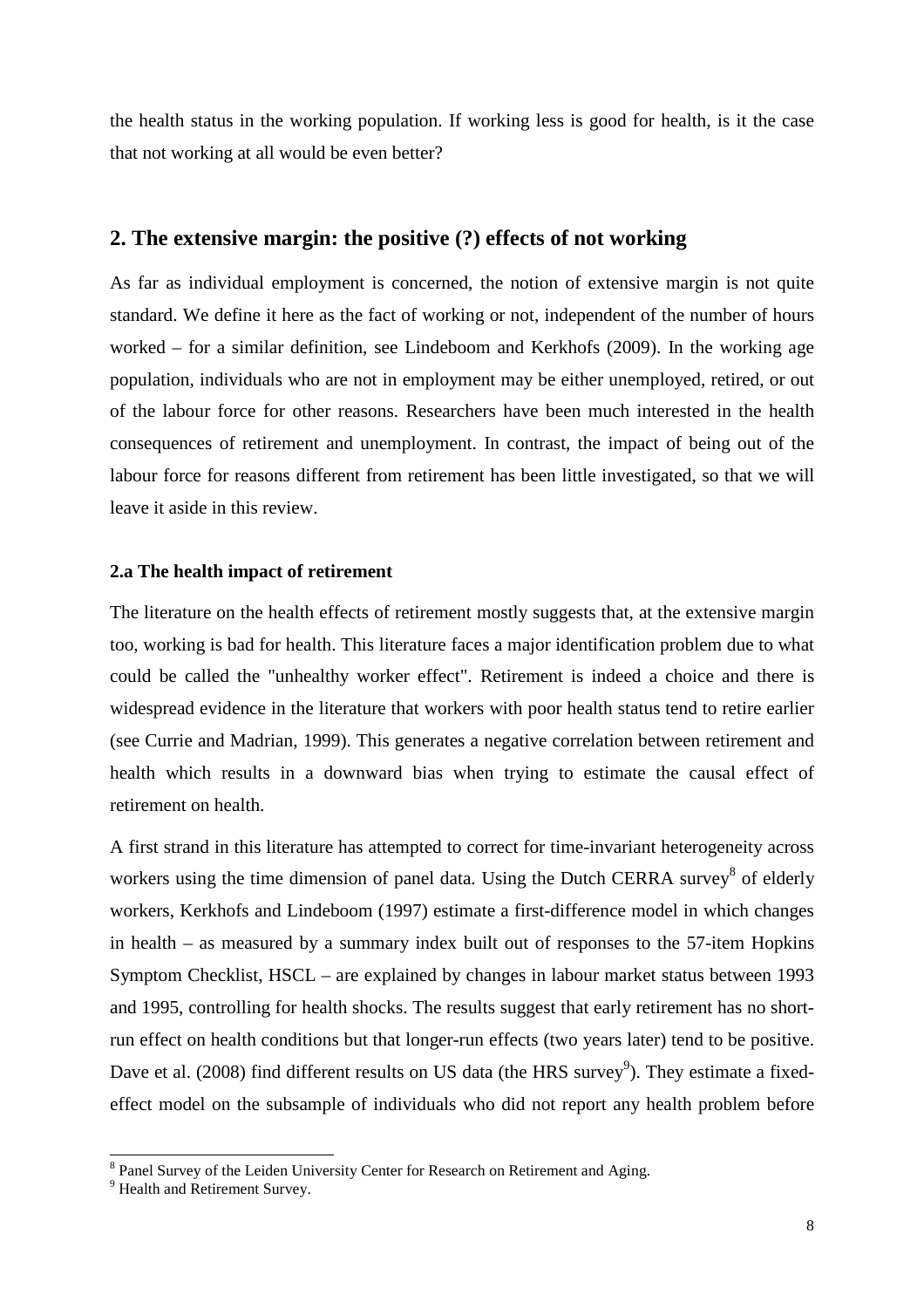retiring. They find that retirement increases difficulties with mobility and other daily activities, but also illness conditions and mental distress. However, controlling for individual fixed effects does not guarantee that results are unbiased in particular if sources of endogeneity vary over time. Similarly, controlling for past health conditions does not ensure that very recent health deterioration is not the key factor driving retirement decisions.

In order to improve on these estimation strategies, Charles (2004) proposes an instrumental variable approach. Using the HRS survey too, he instruments retirement decisions with eligibility ages for pension benefits in the US Social Security system and the changes in these age thresholds over time. He finds that once the endogeneity of retirement decisions is accounted for, retirement appears to have a positive effect on mental health insofar as it reduces the probability of feeling depressed or lonely. Neuman (2008) uses the same data and instruments retirement decisions using several sets of instruments among which indicators for whether the individual is between  $62$  and  $65$  years old – i.e. eligible for early entitlement to Social Security benefit – and whether he is older than 70 and thus no longer must face the earnings test used to compute the pension replacement rate. Controlling for age, Neuman finds that retirement reduces the probability of subjective health decline for both men and women. For women, it also reduces the probability of decline in activities of daily life (ADL). Coe and Lindeboom (2008) use the same data to estimate the health impact of early retirement. They instrument the latter by a dummy variable indicating whether the individual has been offered an early retirement window by his employer. This is plausibly exogenous with respect to individual health to the extent that these windows are, in general, unexpected and targeted at entire units or divisions of the firm. The impact of early retirement on selfassessed health comes out as positive and marginally significant. However, this turns out to be a short-run effect which disappears in the longer run – four years later. Coe and Zamarro (2011) find stronger results using the  $2004$  wave of the SHARE<sup>10</sup> survey, which is the European equivalent of the HRS. The instruments they use are very similar to those proposed by Charles (2004) and Neuman (2008): they consist in two dummy variables indicating whether the individual is above or below the full and early retirement eligibility ages in his country. They also condition on a polynomial in age and country fixed effects. Their results suggest that retiring has a positive effect on self-assessed health and on a health stock index obtained by regressing subjective health on a number of health symptoms. In contrast, the effect is insignificant for depression and cognitive abilities.

-

<sup>&</sup>lt;sup>10</sup> Survey of Health, Ageing and Retirement.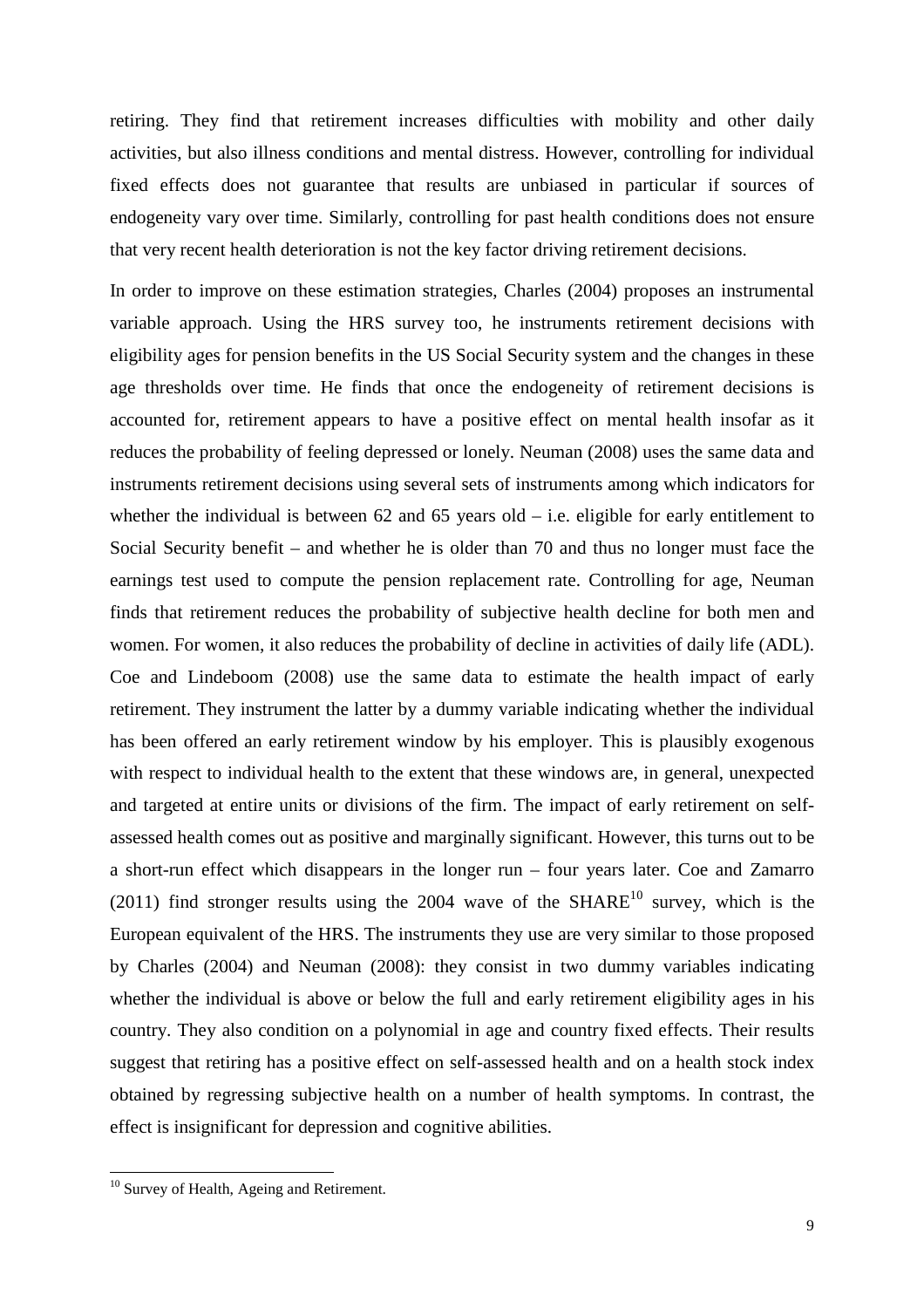In contrast, other papers find rather negative effects of retirement on health using similar identification strategies. Godard (2013) uses the same instrument as Coe and Zamarro (2011) but on three different waves of SHARE which allows her to include individual fixed effects in her regressions. She finds that retirement increases the probability of being obese but only for men retiring from physically demanding jobs. Rohwedder and Willis (2010) pool 2004 crosssectional data from SHARE, the US HRS and the British panel of elderly workers  $ELSA<sup>11</sup>$ . They estimate the same model as Coe and Zamarro (2011). Their results suggest that there exists a negative effect of retiring on cognitive abilities, although they are difficult to interpret since their specification does not control for education and gender and does not include country fixed effects. The negative impact of retirement on cognitive abilities is confirmed by Mazzonna and Peracchi (2012) on SHARE data and by Bonsang et al. (2012) on the HRS who both use eligibility ages as instrumental variables for retirement. Eventually Behncke (2012) estimates the health impact of retirement on three waves of the ELSA survey. Using a matching estimator combined with an IV strategy relying on the same instrument as Coe and Zamarro (2011) and controlling for health before retirement, she finds a positive and significant effect of retirement on difficulties in ADL and walking, as well as a negative effect on a health stock index. However her empirical framework does not allow for differences in age trends before and after eligibility ages. This could be a confounding factor if the health impact of age accelerates at some point and this point is close to eligibility ages. This criticism applies, in principle, to all studies using eligibility ages as instrumental variables since their empirical strategy is similar to a regression discontinuity design which requires that patterns be stable around the discontinuity. However, this issue is potentially less of a concern in cross-country analyses where the variation in eligibility ages is much larger than in single-country studies. In the former case, the identifying assumption is that, even if the health impact of age varies over time, it does so in a similar way in all countries. Although there is no certainty that this is the case, this assumption looks plausible.

The empirical strategy used by Blake and Garrouste (2012) is immune from this problem since they do not rely on regression discontinuity design but rather on a pension reform to identify the causal impact of retirement on health. This reform was enacted in France in 1993. It raised the number of quarters of contribution required to be entitled to full pension benefit and extended the period over which the average wage used as a reference to compute pensions was calculated. Both changes were introduced in a progressive way so that earlier cohorts

-

<sup>&</sup>lt;sup>11</sup> English Longitudinal Study of Ageing.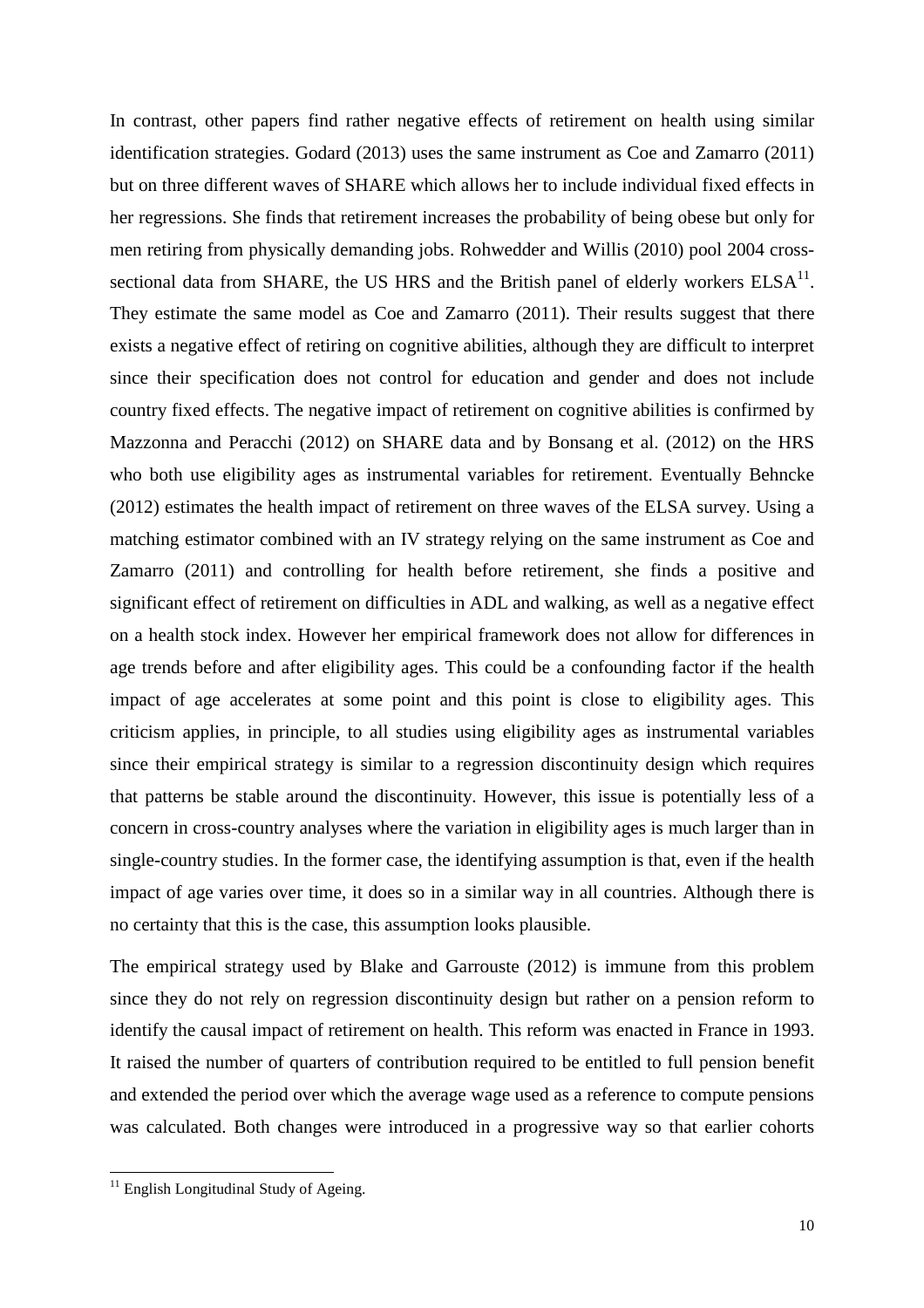were less affected than later ones, which generates the variation needed to instrument individual retirement decisions. Based on the 1993 and 2005 Baromètre Santé surveys, the authors use Duke health profiles and regress them on retirement decisions instrumented by the changes in the required contribution quarters and reference wage brought about by the 1993 reform. The results suggest that retiring has a positive and significant impact on physical health as measured through the ability to walk up stairs and run. In contrast, it has no significant effect on mental health. De Grip et al. (2012) also use a pension reform but look at the health impact of postponing the *expected* retirement age of cohorts that, before the reform, were too young to be eligible for retirement. They exploit the withdrawal of the favourable tax treatment for public-sector early-retirement pensions in the Netherlands in 2006. This change affected individuals born in 1950 or later but not those born earlier. It was quite massive: for example, in order to benefit from the same replacement rate as unaffected individuals (born in 1949), those born in 1950 had to delay retirement by about 13 months or increase their savings by 14% over 7 years. The authors compare the frequency of depression across these groups and find that individuals affected by the reform had a 40% higher risk of suffering from depression. These results suggest that postponing retirement – even if only in expected terms - has a negative impact on health.

Overall, most of the evidence regarding the health effects of retirement rather goes in the direction of a positive impact – except for cognitive abilities. This suggests that, at the extensive margin too, not working is good for health or, alternatively, that work can be a threat to health. This conclusion is further supported by Lindeboom and Kerkhofs (2009) who show that too long careers tend to be damaging to health. Using Dutch data (the CERRA survey) and controlling in a non-parametric way for age, they estimate the impact of the number of months worked by an individual over his career on a summary health index. Thus doing, they find evidence that working more than 25 years has a negative impact on health. Even though this research design is not necessarily immune from selectivity, let us underline that, should there be a selection effect here, it would most likely take the form of a healthy worker effect and hence bias the results towards zero.

In contrast with the findings in the retirement literature, the idea that working is bad for health, so that not working would be better, is however not fully supported by the literature on economic conditions and unemployment.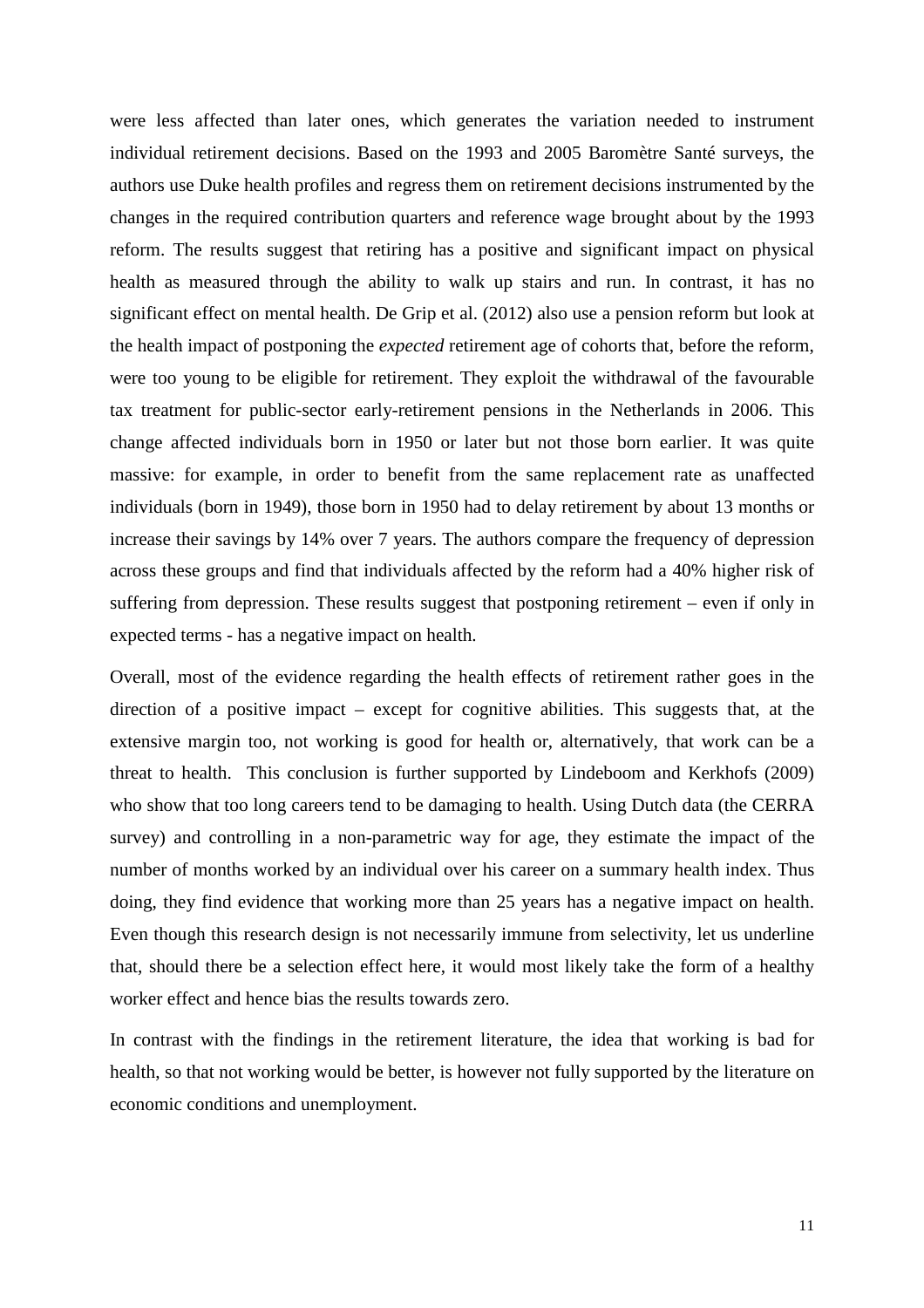#### **2.b Health and economic conditions**

A recent strand of literature has extensively investigated the impact of local economic conditions on health and, here again, the results could be interpreted as suggesting that not working is good for health. The seminal paper in this research area was published by Ruhm in 2000 and investigates how health responds to transitory changes in economic conditions. Using US panel data from 1972 to 1991, economic conditions are proxied by state-level unemployment rates and the author estimates their impact on state mortality rates. His specification includes state-level time varying controls (age, education and ethnic structure of the population, average personal income) together with state and time fixed effects. The results suggest that in periods and areas where unemployment is higher, mortality rates are lower. This negative correlation between unemployment and mortality is particularly strong for young adults (20 to 44 years old) and to a smaller extent for senior citizens (above 65 years old) while it is not significant for prime-age workers (45 to 64 years old). Similar results are found for other countries than the USA – see Neumayer (2004) for Germany, Tapia-Granados (2005) for Spain, Buchmueller et al. (2007) for France and Gerdtham and Ruhm (2006) for OECD countries. In addition, Ruhm (2003) finds that the number of people affected by chronic conditions also increases in good times: a 1% fall in US state-level unemployment is associated with a 4.3% increase in the prevalence of ischemic heart diseases and a 8.7% increase in intervertebral disk disorders. The pro-cyclicality of mortality and morbidity may seem puzzling at first sight. However, it turns out to be consistent with evidence on the counter-cyclicality of health-enhancing behaviours. Using the same empirical framework as in Ruhm (2000) – although with individual-level dependent variables –, Ruhm (2005) shows that the probability of smoking, of being obese as well as physical inactivity decrease when state-level employment goes down. The key explanation for these findings put forward by Ruhm (2000; 2004) is that the opportunity cost of time goes down during downturns so that if health-producing activities are time intensive, people are likely to dedicate more time to them during bad times. In other words, people will spend more time cooking, doing sport etc. which will contribute to the improvement of their health status.

One interpretation of Ruhm's results is that downturns are good for health because people who become unemployed have more time to dedicate to health-improving activities. This is consistent with the idea that work is bad for health at the extensive margin so that any reduction in the proportion of individuals who are out of employment is likely to raise the average level of health in the population.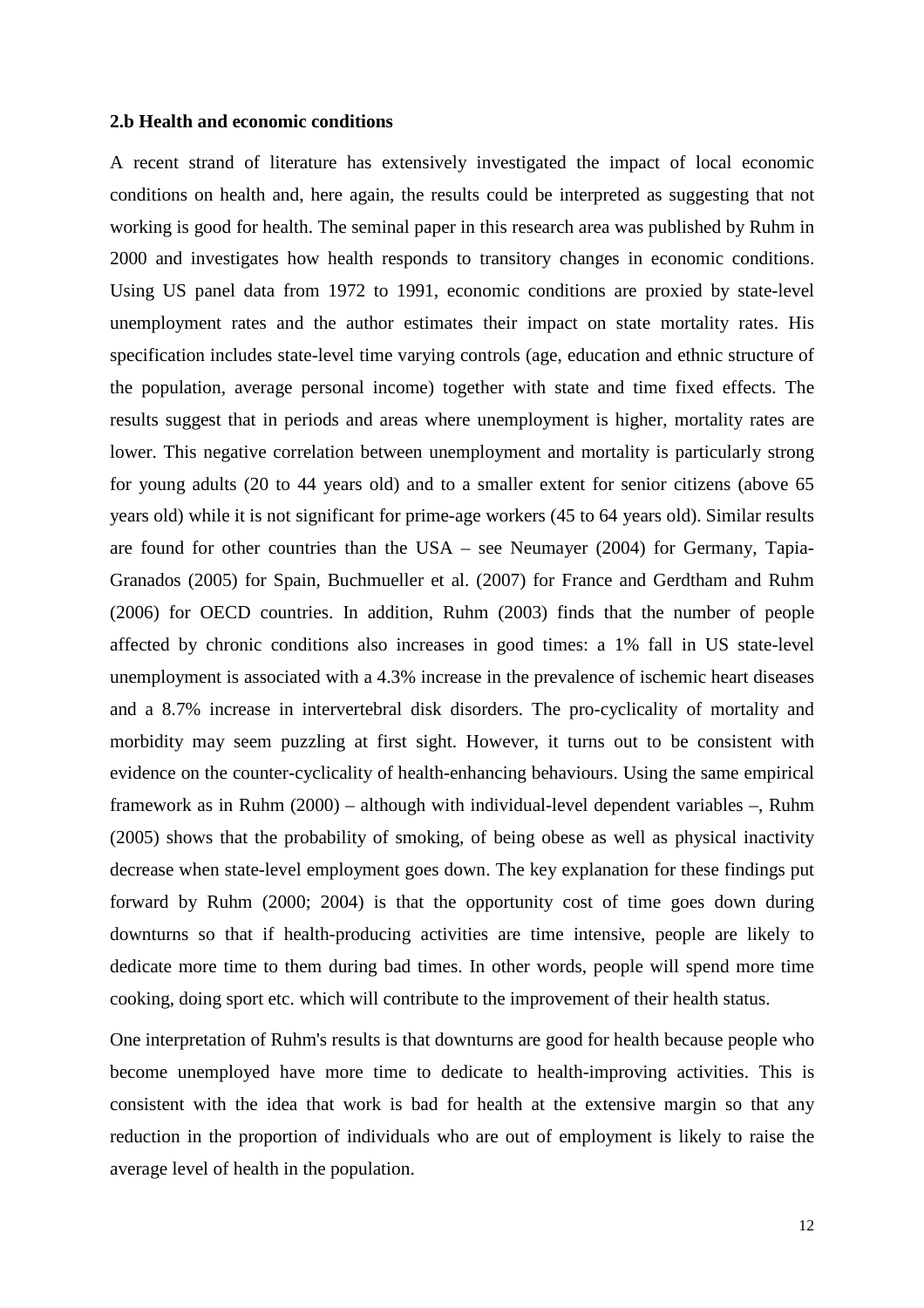However, this interpretation is challenged by various pieces of evidence. Miller et al. (2009) show that, adding to Ruhm's specification the unemployment rate of the demographic group to which the individual belongs – which is likely to be a good predictor of the own probability of becoming unemployed -, this variable turns out to be positively correlated with mortality although often non statistically significant -, while state-level unemployment remains negatively signed and significant. If employment status were the major driver of the reduction in mortality during downturns, the unemployment rate in the individual's own demographic group should be a strong predictor of mortality and its correlation with it should be negative. Moreover, focusing on individuals with the lowest employment probabilities, Charles and De Cicca (2008) show that, in this subsample, the probability of being overweight or obese increases with state-level unemployment as do mental distress and the probability of smoking. This suggests that the pro-cyclicality of mortality and morbidity is not directly driven by a positive effect of unemployment (or unemployment prospects) on health and hence by work at the extensive margin.

An alternative explanation is that the action comes from the intensive margin: at times of high unemployment, individuals who have jobs work fewer hours (in particular due to the reduction in overtime work) and hence get more time to engage in health-improving activities. However, this interpretation is at odds with empirical evidence since Ruhm (2005) himself acknowledges that the positive effect of high employment levels on the probability of smoking, of becoming obese and on physical inactivity is no larger if restricting the sample to people in employment. Moreover, Miller et al. (2009) provide evidence that the largest part of the decrease in deaths during bad economic times is due to a reduction in fatalities for people aged 80 years old and above, whose labour market attachment is marginal or nil – see also Stevens et al. (2011). This suggests that other factors related to economic activity are at work in accounting for the pro-cyclicality of mortality. Ruhm (2004) underlines that pollution decreases during downturns as do fatalities due to motor vehicle accidents – see also Neumayer (2004) and Buchmueller et al. (2007). In addition, Ruhm (2006) and Jusot (2012) hypothesize that in bad times, adults of working age dedicate more time to caring for the elderly as suggested by Vistnes and Hamilton (1995). This suggests that the reduction in mortality and morbidity observed during downturns is not due to the direct benefit of working fewer hours or not working at all on individuals who have or used to have a job. The mechanisms at work are more indirect and may go through a safer or healthier environment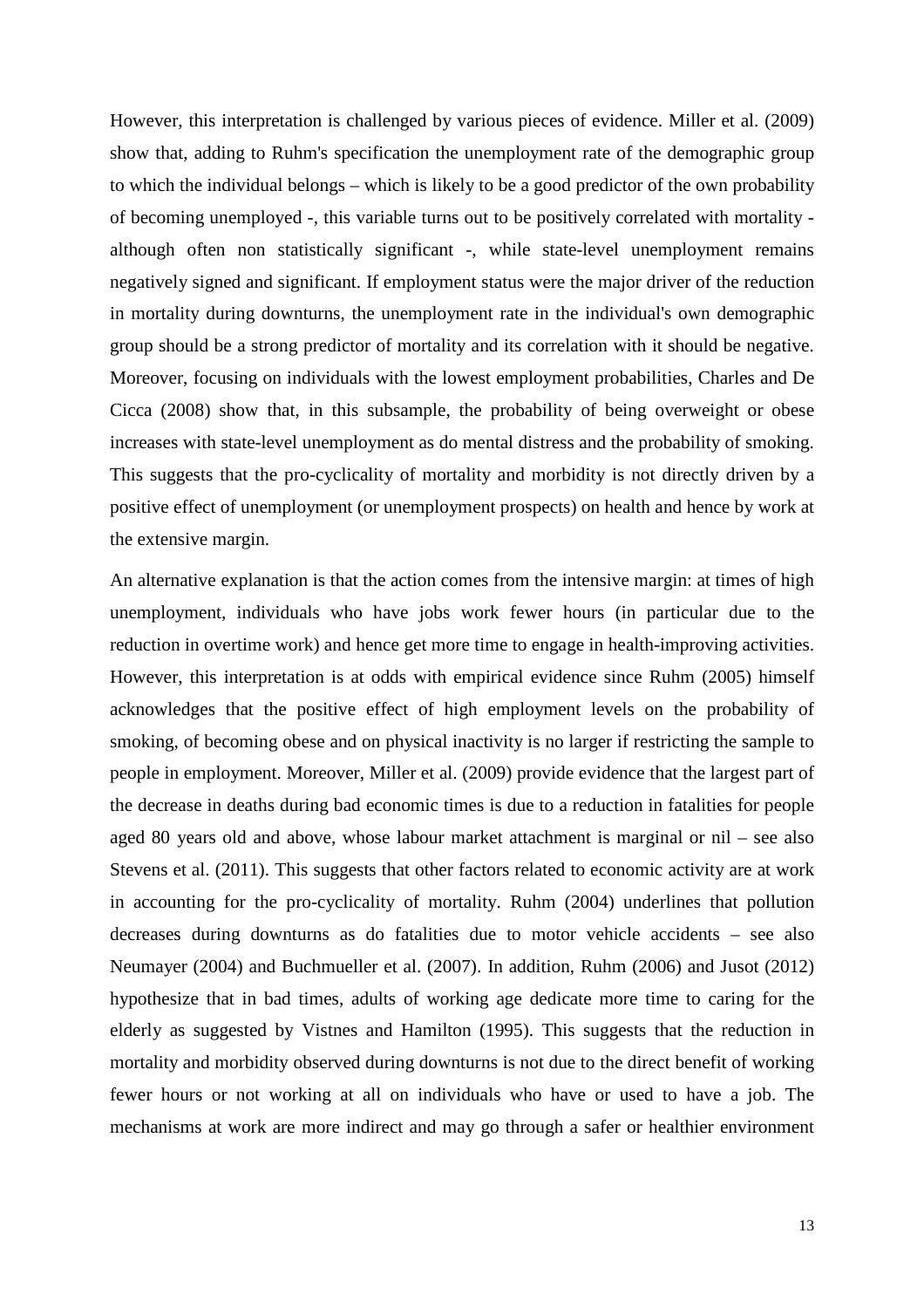which is likely to be key for the health status of the more fragile fraction of the population, among which the elderly, and/or more time and attention being dedicated to them.

The fact that becoming unemployed during downturns may not be considered as positive for health is actually consistent with findings in the unemployment and job loss literature.

#### **2.c The health effects of unemployment and job loss**

The impact of unemployment and/or job loss on health has been much investigated in the literature. The results are mixed, ranging from strong health damaging effects to insignificant ones. However, no article ever finds a positive health effect of becoming unemployed.

The traditional literature on unemployment and health was based on simple correlations (Theodossiou, 1998) and evidenced a strong negative association between unemployment and any measure of health. However, as underlined by Schmitz (2011), identifying a causal impact of unemployment on health is difficult because of selection effects: ill workers tend to be selected out of work into unemployment and poor health causes longer unemployment spells. Both points increase the probability of observing an ill individual in the pool of unemployed which, in turn, generates a lower average health status in this group.

In order to overcome these identification problems, three strategies have been used in the literature. The first one relies on estimating fixed-effect models while the second one compares the health outcomes of displaced and non-displaced workers in circumstances in which displacement is likely to be exogenous. The third one combines the first two.

Llena-Nozal (2009) estimates fixed-effect panel data models for men and women in Australia, Canada and the United-Kingdom. In all countries, changing from employment to unemployment increases mental distress as compared to individuals staying in employment. This increase is significant and large. It is larger for men than for women except in Australia where the impact for men is not significant at conventional levels. Similar estimates are run by Böckerman and Ilmakunnas (2009) for Finland. Their findings are somewhat different since, after controlling for individual fixed-effects, they do not find any significant effect of becoming unemployed on self-assessed health. This suggests that unemployment may affect in a different way mental and physiological health. However one cannot be conclusive on this point since dynamic selection problems cannot be ruled out here: a negative health shock may make workers less productive hence increase the probability that they be fired. Such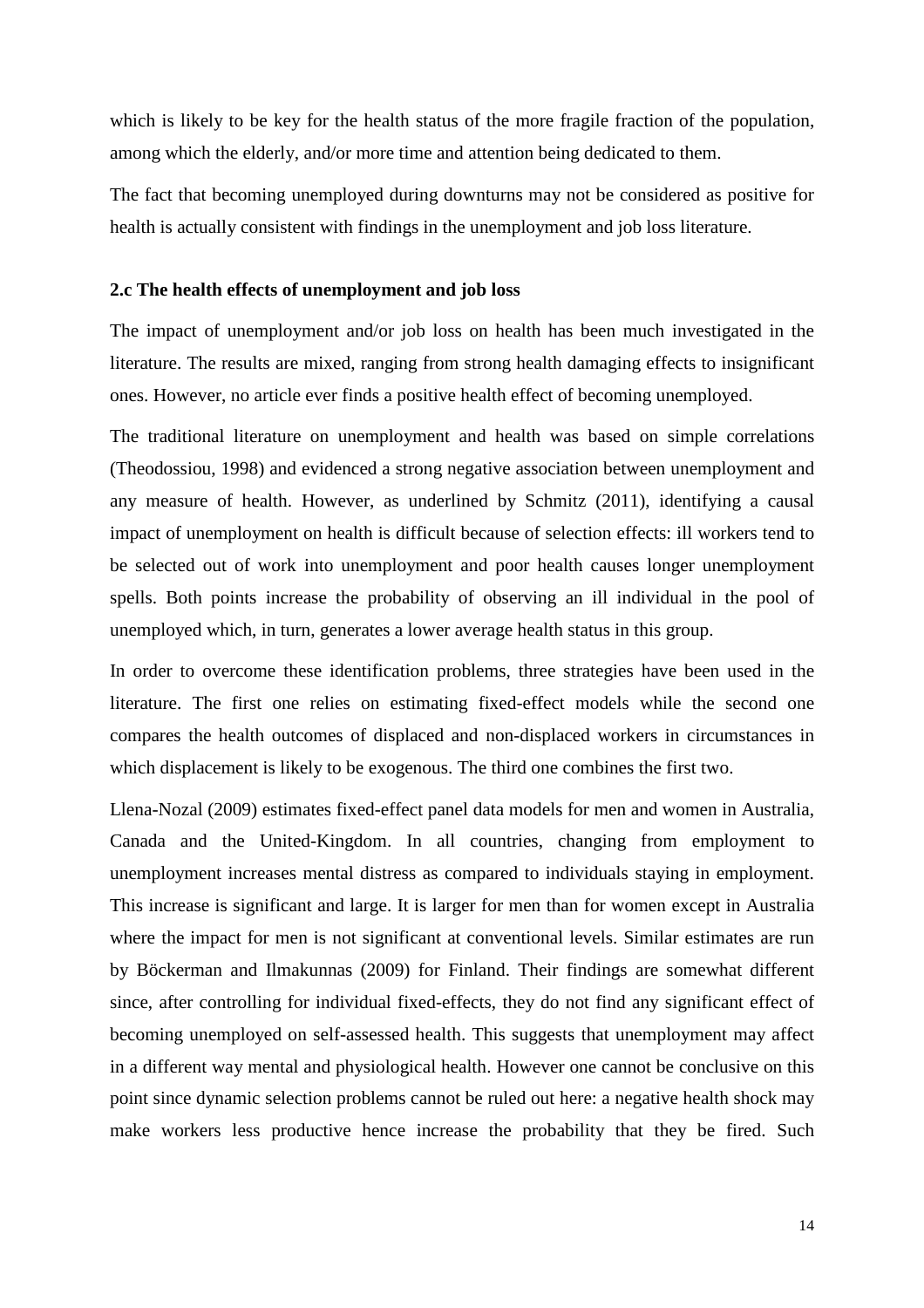mechanism could account for the positive correlation between unemployment and mental distress found by Llena-Nozal (2009).

Given the difficulty of identifying any health effect of unemployment using fixed-effect estimates, a number of papers in the literature have focused on mass displacements in an attempt to find exogenous sources of job loss. The seminal paper in this literature is Sullivan and von Wachter (2009) who use US Social Security data on mortality matched with male workers' employment histories in Pennsylvania between 1980 and 2006. Workers are considered to be displaced if they have left their firm during the period 1980-1986 and the employment at their former firm was 30% or more below its peak level since 1974 the year after the employee left. The authors estimate the impact of displacement on mortality hazards. Given that displacement is likely to be non-random and hence endogenous, they control for the mean and standard deviation of workers' earnings over a period of several years prior to job loss. This is meant to correct for selectivity problems such as those due to the fact that firms are likely to layoff less productive workers who may turn out to be in poorer health. The results display a 10 to 15% increase in annual death hazards following displacement and the effect is still positive and significant more than 15 years after displacement. The identifying assumption underlying this research is that, in case of mass layoffs, there is no selection of displaced workers conditional on the mean and variance of wages.

Other papers in the literature have tried to improve on Sullivan and von Wachter by using data containing direct information on the reason for displacement and selecting displacements due to plant closure. The underlying assumption is that when plants close down, they have to fire all workers so that selection effects are potentially reduced. They may still exist at the plant level if plants which close down employ a large fraction of low-productive workers and if these tend to be in poorer health than average. In order to control at least for differences in observable characteristics of workers, notably the health status prior to displacement, Browning and Heinesen (2012) use a propensity score weighting estimator. Using Danish data from 1980 to 2006, they weight the observations in the non-displaced (control) group by their odds (calculated from their predicted propensity scores) so that the weighted number of control observations is equal to the number of displaced persons in each base year. The displacement groups of all base years are then pooled together and so are the control groups. The authors estimate non-parametric cumulative hazard functions (at different durations from the base year) for the displacement and control groups and calculate their ratio. The results suggest that the risk of overall mortality is much higher in the displacement group than in the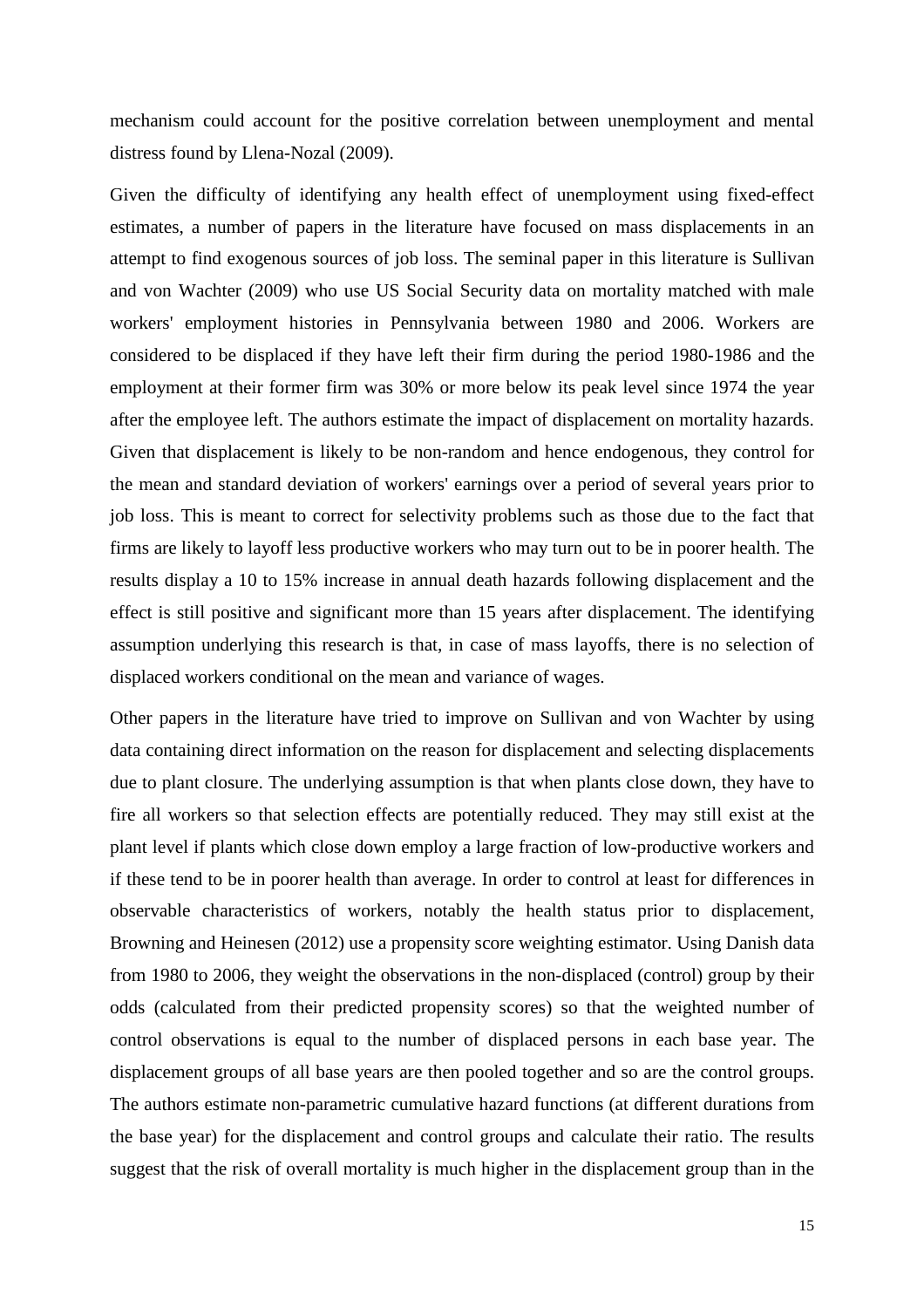control group. The gap is maximum just after plant closure but it remains statistically significant even after 20 years. Most of the difference is due to deaths from circulatory diseases, in particular myocardial infarctions and strokes. Using a similar empirical strategy on Swedish data, Eliason and Storrie (2009a) find that overall mortality increases by 44% over the first four years following job loss with the main bulk of the increase being due to alcohol-related deaths and suicides. In a companion paper (Eliasson and Storrie, 2009b) they find that displacement significantly increases the probability of hospitalisation due to alcoholrelated conditions in Sweden. In contrast, they find no evidence of increased risk of severe cardiovascular diseases.

Static propensity score estimators do correct for selection on observables but not for selection on unobservables. So, a third strategy used in the literature has been to investigate the health impact of job loss due to plant closure including individual fixed-effects.<sup>12</sup> On Danish data, Browning et al. (2006) estimate a difference-in-difference model in which they compare hospitalisations of workers who have been displaced because of plant closure to those of nondisplaced workers *before* and *after* displacement – using propensity score matching methods in order to control for selectivity into displacement. Thus doing, they do not find any significant health effect of job loss due to plant closure. Osthus (2012) estimates a similar model on Norwegian data and does not find either any significant effect of displacement on psychological distress, muscle-skeletal pain and chest pain. In contrast, using the same empirical framework on Austrian data, Kuhn et al. (2009) find a positive – although economically small – effect of job loss due to plant closure on public health expenditures generated by consumption of psychotropic drugs and hospitalisation of men for mental problems and stroke. Using German data (the  $GSOEP<sup>13</sup>$ ), Schmitz (2011) estimates fixedeffect models of the impact of unemployment due to plant closure on various health outcomes. He finds no significant effect whatsoever, be it on satisfaction with health, mental health or overnight stays in hospital. Using the US HRS, similar results are found by Salm (2009) who estimates a difference-in-difference model of the impact of job loss due to *business* closure on a long list of health outcomes (self-assessed health, limitations in ADL, longevity expectations and mental health). The underlying assumption is that business closure is more exogenous than plant closure since the latter may be due to unfitness or incompetence

-

 $12$  Note however that controlling for individual fixed-effect is unlikely to solve all identification problems since the health effects of displacement may still be heterogeneous across workers. If more dynamic workers with higher re-employment probabilities are more likely to quit establishments before closure, the estimated health impact of displacement is upward biased due to sample selection.

<sup>&</sup>lt;sup>13</sup> German Socio-Economic Panel.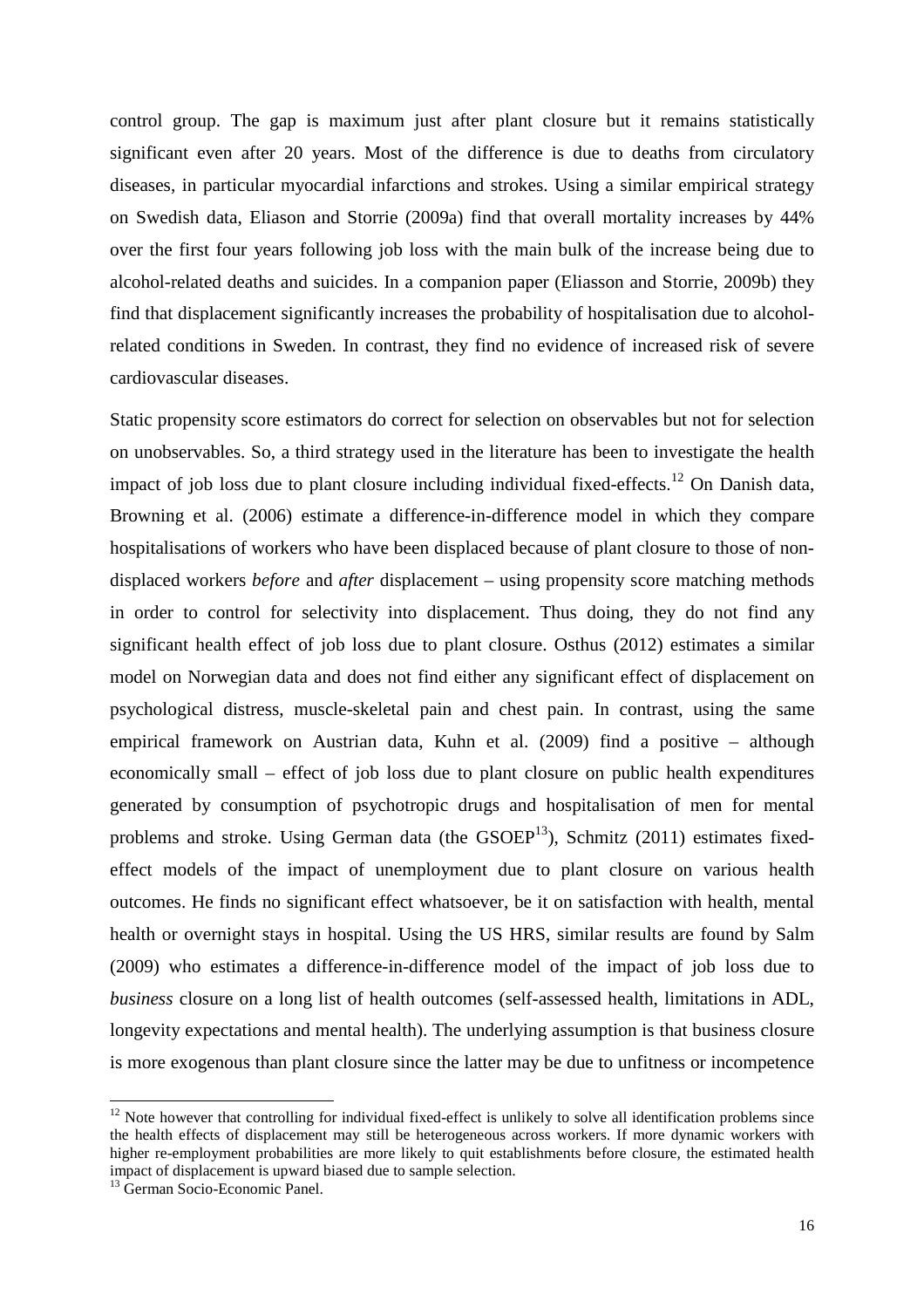of workers – which may be correlated to health outcomes – whereas business closure is more likely to be due to organisational decisions to restructure or relocate business units. Salm (2009) concludes that job loss due to business closure has no effect on health, whatever the specific outcome.<sup>14</sup>

Overall, the literature on unemployment and job loss suggests that becoming unemployed has, at best, no health effect. This does not necessarily mean that losing one's job has no overall negative effect on health. Using the 2010 European Working Condition Survey, Caroli and Godard (2013) indeed find that, when properly instrumented,<sup>15</sup> job insecurity – defined as the perceived risk of job loss – has a negative effect on a limited number of health outcomes including self-assessed health, headaches or eyestrain and stomach ache. If the health of workers who are more at risk of being fired has already deteriorated before layoff, due to perceived job insecurity, it may not decline further when layoff actually takes place. This would be consistent with the literature in occupational psychology which underlines that the anticipation of a stressful event represents an equally important or even greater source of anxiety than the event itself (Lazarus and Folkman, 1984). In this case, the overall impact of job loss on health would be negative with the greatest part of the health deterioration taking place before the actual layoff.<sup>16</sup>

Overall, there is no evidence of a positive effect of unemployment or job loss on health. How can we account for this difference in health effects between not working due to retirement and not working due to job loss? The positive effect of retirement on health could easily be explained by a conceptual framework adapted from the intertemporal model of health capital proposed by Grossman (1972). Following Muurinen and Le Grand (1985) and Case and Deaton (2005), assume that health capital deteriorates over time because of both age and work but that this deterioration may be compensated by health-promoting time-consuming activities and/or purchases of medical care. In this case, when individuals retire, their permanent

-

 $14$  Deb et al. (2011) also use business closure as a measure of "exogenous" job loss and find negative effects on health behaviours for small groups of individuals who were already at risk. They estimate a finite-mixture model controlling for the lagged dependent variable and show that job loss raises BMI for 16% of the population whose BMI was already over average, and strongly increases alcohol consumption (by 42%) for 10% of the population who already consumed more alcohol than average.

<sup>&</sup>lt;sup>15</sup> They instrument perceived job insecurity by the stringency of the employment protection legislation in the country where the individual lives interacted with the natural rate of dismissals in the sector where she is employed. The intuition behind this instrument is that workers are likely to feel more secure with respect to their job if living in a country where employment is strongly protected by the law, and relatively more so if employed in sectors where employment protection legislation is more binding because of a higher natural rate of dismissal.

<sup>&</sup>lt;sup>16</sup> This interpretation is supported by results from Kuhn et al. (2009) on Austria who find that the number of days of sick leave starts increasing a few quarters before plant closure. Mandal et al. (2011) also find that job loss expectation has a stronger impact on mental distress as compared to actual job loss, at least for older workers.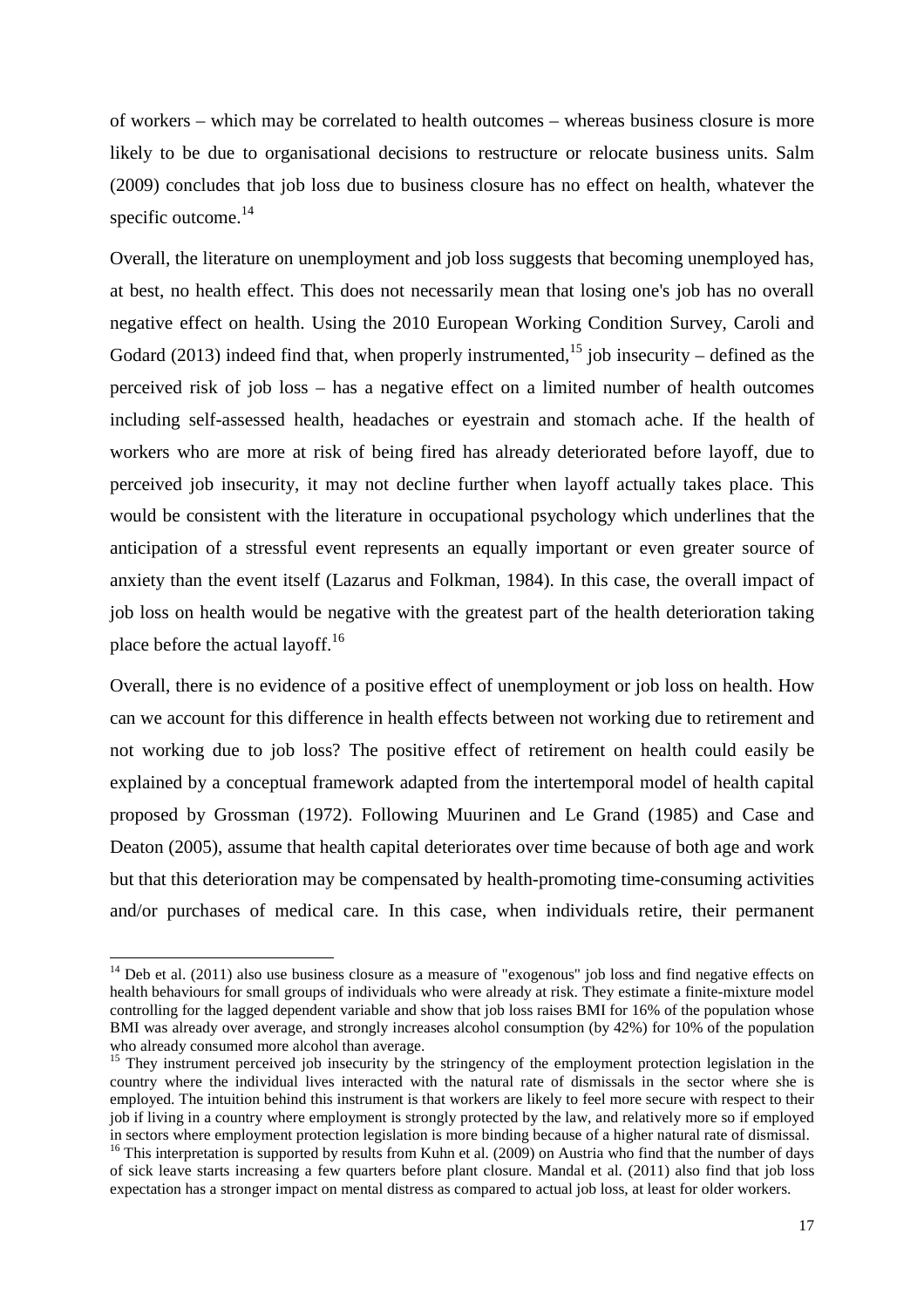income remains roughly constant thus leaving unchanged their capacity of purchasing medical care. At the same time, the depreciation of their health capital slows down and they have more time to dedicate to health-promoting activities. This should generate a clear positive effect on health in standard estimates.

In the case of involuntary job loss, the prediction of this model is more ambiguous. Health capital depreciation does slow down, because exposure to the health-damaging effects of work disappears, but so does permanent income – see Bonsang and Klein (2012). So, in countries where medical care is mostly paid for by the patient himself, the health consequences of job loss may be negative if the reduction in the amount of medical care purchased by displaced workers more than compensates the slower depreciation of health capital. In this case, the conceptual framework derived from the Grossman model may also explain the deterioration of health following job loss. However, a large part of the evidence on the negative health effect of job displacement comes from countries in which medical care is heavily subsidised if not freely available – e.g. Denmark, Sweden, Austria. In this case, investments in health taking the form of medical care have no reason to go down in case of job loss and the adapted Grossman model should unambiguously predict an improvement in health following job displacement. As mentioned above, this is not what is observed in the data.

In the next section, we propose a different - and potentially complementary – explanation of the different health effects of retirement and job loss. We argue that whether not working is a choice or a constraint is likely to be a key determinant of its health impact. We show that all the results reviewed so far on the negative health effect of work both at the intensive and extensive margins can be reinterpreted along these lines.

## **3. How does work affect your health? The key role of constraint vs choice**

At the intensive margin, the literature in occupational psychology suggests that the extent to which workers have control over their work pattern determines how damaging long working hours may be for their health. Sparks et al. (1997) report that individual control over hours worked has been found to influence perceived stress levels (Hall and Savery, 1986) and tolerance of work schedules (Barton et al, 1993). Similarly, Barnett et al. (1999) provide evidence that long hours have a negative impact on home and family life but with a smaller effect when individuals have some control over the number of hours they work. Schmitt et al.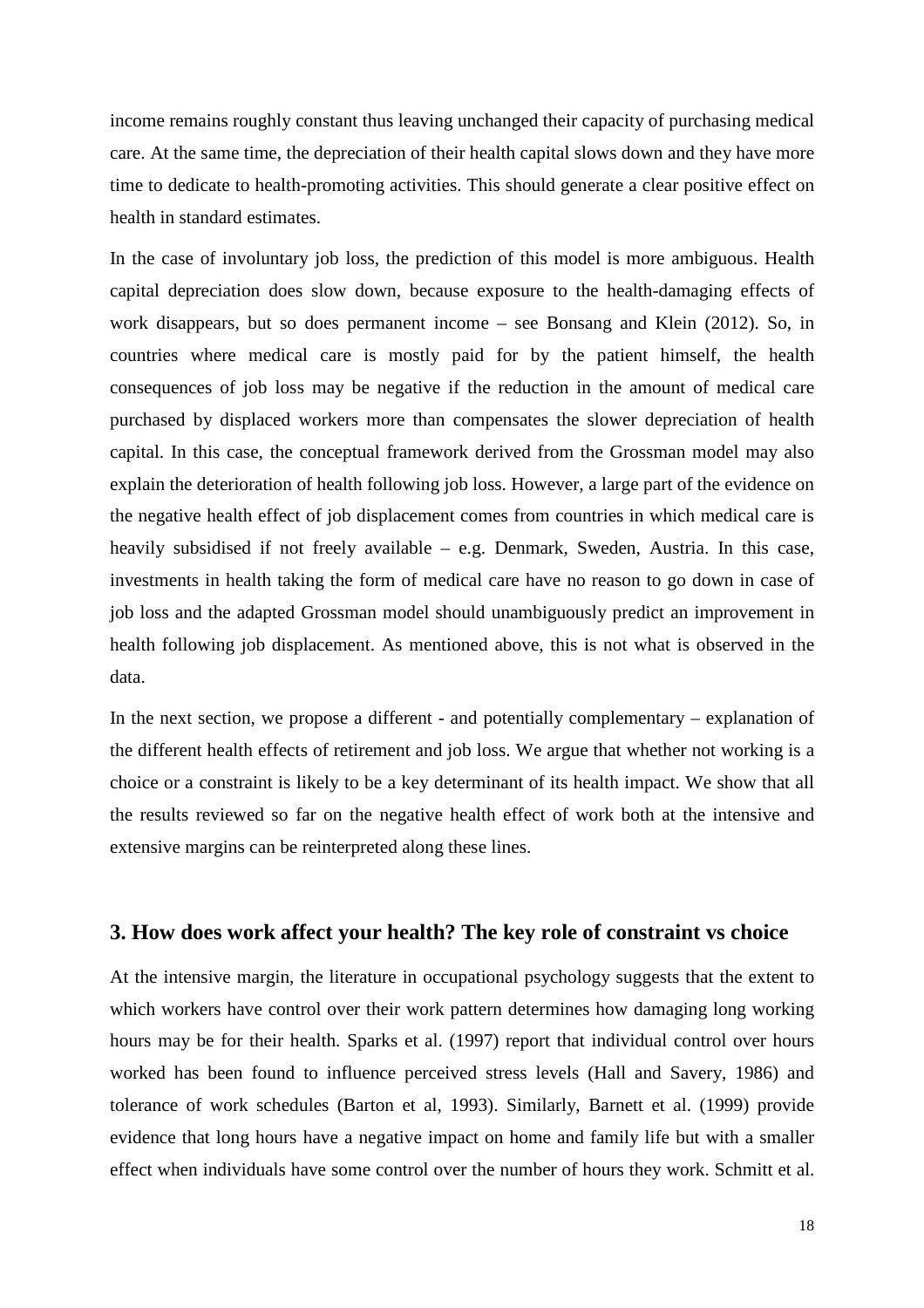(1980) also find significant correlations between health symptoms and the inability to refuse overtime. Similarly, Barton and Folkard (1991) find that freedom to choose particular work patterns has implications for the degree to which shift workers subsequently experience health problems. More recently, Dockery (2006) estimates the health impact of working more than one would like to. Using four waves of the Australian HILDA survey, he estimates a randomeffect model and finds that working full-time – or even part-time – while preferring to work less is associated with lower mental health. Interestingly, the effect is also negative and significant, although smaller, if individuals are forced to work less than they would like to. These results suggest that the gap between the actual and the desired length of the workweek is at least as important as the total number of hours worked. However, the specification estimated by Dockery does not properly control for unobserved heterogeneity across workers since the assumption underlying random effect models is that the individual component of the stochastic error term is uncorrelated with the covariates.

In order to tackle the potential endogeneity of hours worked, a number of articles rely on panel data. Friedland and Price (2003) use the 1989 and 1994 waves of the Americans' Changing Lives study to investigate the health impact of overemployment. Workers are defined as overemployed in terms of hours worked if they work more than 45 hours a week and would like to work fewer hours. Three health measures are regressed on the overemployment indicator controlling for age, gender, education, marital status, weekly working hours and health status in the first wave. The results suggest that overemployment has no significant impact on self-assessed health nor functional health, while being positively correlated with the number of chronic conditions. In contrast, underemployment – defined as working less than 35 hours a week while wishing to work more – has no significant health effect, whatever the indicator. Bell et al. (2012) further improve by estimating fixed-effect panel data models using the GSOEP and the BHPS in order to investigate the health effects of hour constraints. In the GSOEP, workers are considered to be unconstrained in terms of working hours if the gap between the actual and desired number of hours worked is between - 4 and +4. If it is larger than +4, workers are considered as overemployed. In the BHPS, respondents are directly asked if they are happy with the number of hours they work or whether they would like to work longer or shorter hours. Estimating fixed-effect ordered logits separately for both countries and controlling for several time-varying covariates (job tenure, marital status, number of children, household income, whether overtime is paid, disability and occupation), the authors find that, in Germany, overemployed individuals are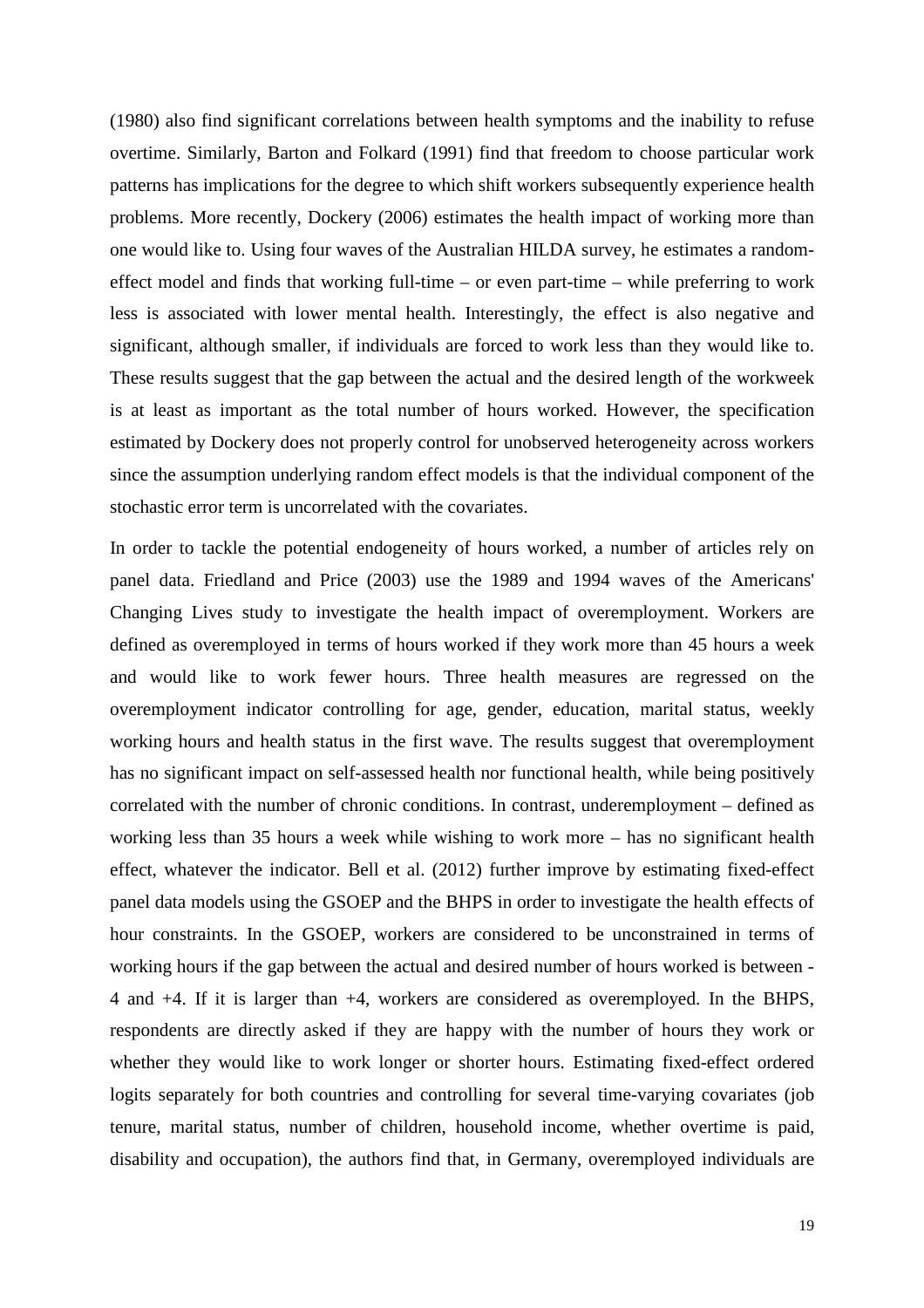less satisfied with their health and report lower self-assessed health than reference workers (working 35 to 40 hours and who are unconstrained). Results are similar for the United-Kingdom, where overemployment appears to have negative effects on both health measures in the sample of individuals working more than 20 hours a week. The authors acknowledge that they cannot rule out reverse causality if negative health shocks reduce desired working time thus giving rise to overemployment.

The IV strategy used by Berniell (2012) yields similar results. The French reduction of the legal workweek which is used to identify the effect of hours worked on health behaviours had the peculiarity of being income preserving, since the law imposed that it be implemented at constant monthly earnings. As a consequence, the resulting decrease in hours worked may be seen as a positive choice of workers. As a matter of fact the actual number of hours worked decreased by a smaller amount – on average 2 hours per week – than what was made possible by the law. The resulting improvement in health behaviours can thus be seen as driven by a *voluntary* decrease in working time. An interesting avenue for further research would be to assess the health impact of a truly chosen reduction in working time. Goux et al. (2013) suggest one way to do this by looking at interdependencies in spousal labour supply. Using the French Labour Force Survey matched with a survey indicating whether and when employers actually reduced the workweek in order to abide by the law, they estimate the impact of having a partner working in an enterprise who has reduced working time on the number of hours worked by the individual himself. This reduction is likely to result from pure cross-hour effects given the income preserving nature of the reform. The authors find that men worked about half an hour less per week when their wives became treated, while women's response to their husband's treatment was small and insignificant. Building on this methodology, one could instrument the number of hours worked by an individual, using information on whether or not his partner was affected by the reduction of the legal workweek. If this could be matched with data on health or medical consumption, it would allow estimating the causal health impact of a truly desired change in hours worked.

At the extensive margin, the positive impact of retirement on health can be re-interpreted as a negative health effect of being forced to stay in employment. Blake and Garrouste (2012) indeed find that the increase in the length of the contribution period required to be entitled to full pension benefit and the reduction in the average level of the reference wage brought about by the 1993 French reform negatively affected the probability of retiring. This increase in the length of careers was clearly undesired since it was driven by the deterioration in pension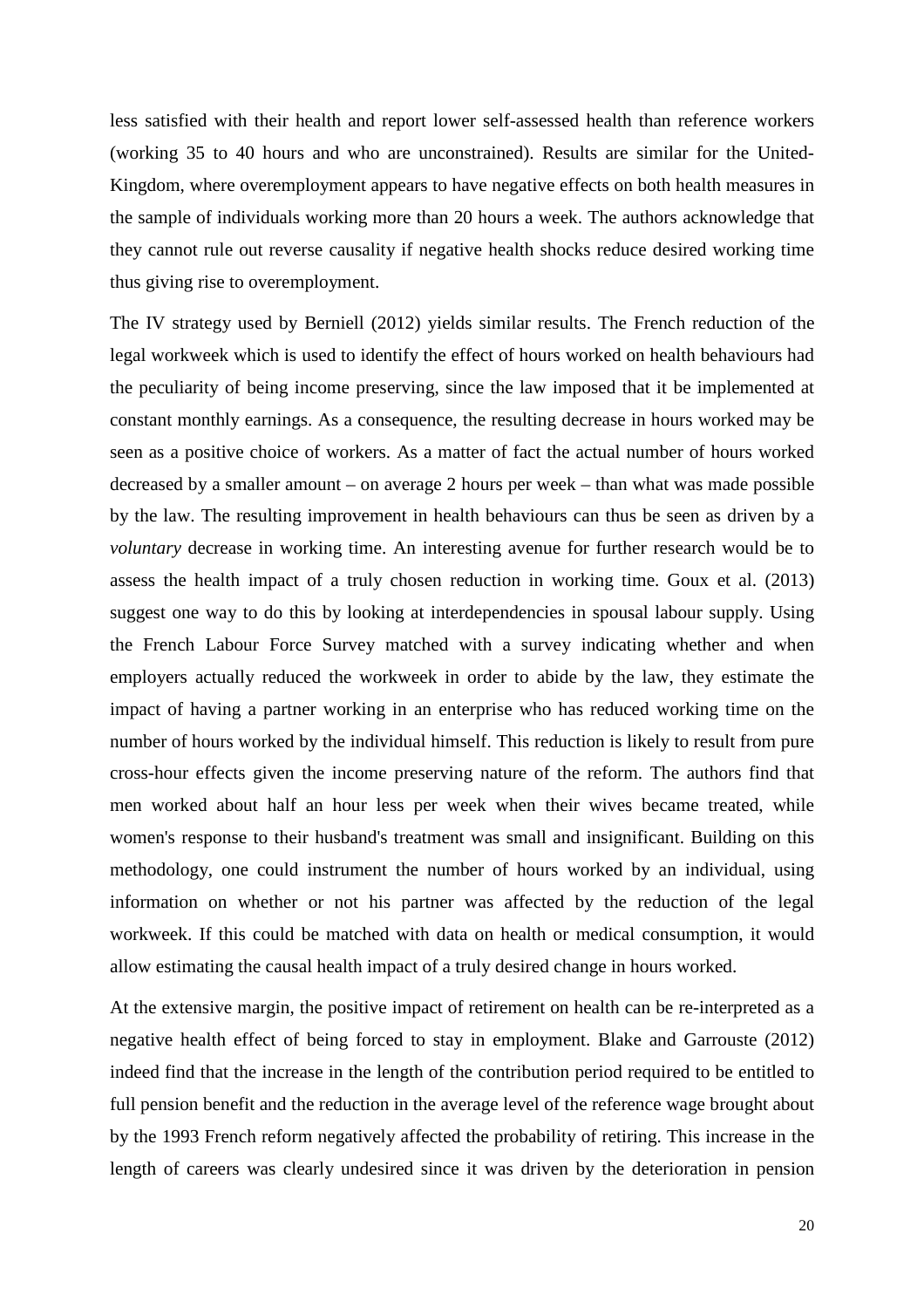levels brought about by the reform. So, workers affected by the reform found themselves "involuntarily" retained at work. The negative effect on physical health found by the authors can thus be seen as the consequence of being unexpectedly forced to stay in employment while one had planned to retire. As evidenced by De Grip et al. (2012), the same effect also applies if workers are forced to change their expectation on how long they will have to stay in employment. Moreover, their findings are robust to controlling for changes in the expected replacement rate at a given retirement age, which suggests that this evidence cannot be entirely attributed to a permanent-income effect. The authors insist that control over one's own retirement may partly account for their results. Such a view is consistent with evidence on the effect of transition to retirement on individual happiness provided by Calvo et al. (2009), who suggest that what matters is whether people perceive this transition as chosen or forced. What determines happiness of older workers appears to be the sense of control that they have over their own retirement decision.

A similar interpretation can be given to the results coming out of the literature using retirement eligibility ages as instruments for retiring decisions – see Section 2.a above. In these papers, the identification strategy relies on the fact that the probability that an individual retires discontinuously increases as he reaches the full and/or early retirement eligibility age in his country. This suggests that immediately below that age, individuals would like to retire but do not because of the pension loss that this would imply. As soon as they reach the fullbenefit age threshold, a large proportion of them retire, thus closing the gap between the actual and the desired length of their career. To the extent that the main bulk of the evidence in this literature goes in the direction of a positive impact of retirement on health, this suggests that, symmetrically, being stuck in employment while preferring to retire has a health damaging effect.<sup>17</sup>

The view according to which work has a negative impact on health when it is a constraint sheds a new light on the results on the health effects of job loss. In this literature, the decision to stop working is clearly involuntary since the focus is on workers who have lost their job due to plant or business closure. Following our assumption according to which it is the constrained nature of work which generates the negative health effects, the results on job loss are consistent with those on retirement: being forced to stop working has negative health effects in the same way as being forced to keep on working when one does not want to.

l

 $17$  Consistent results are found by Falba et al. (2009) who look at how depressive symptoms may be related to missed expectations about the time of retirement.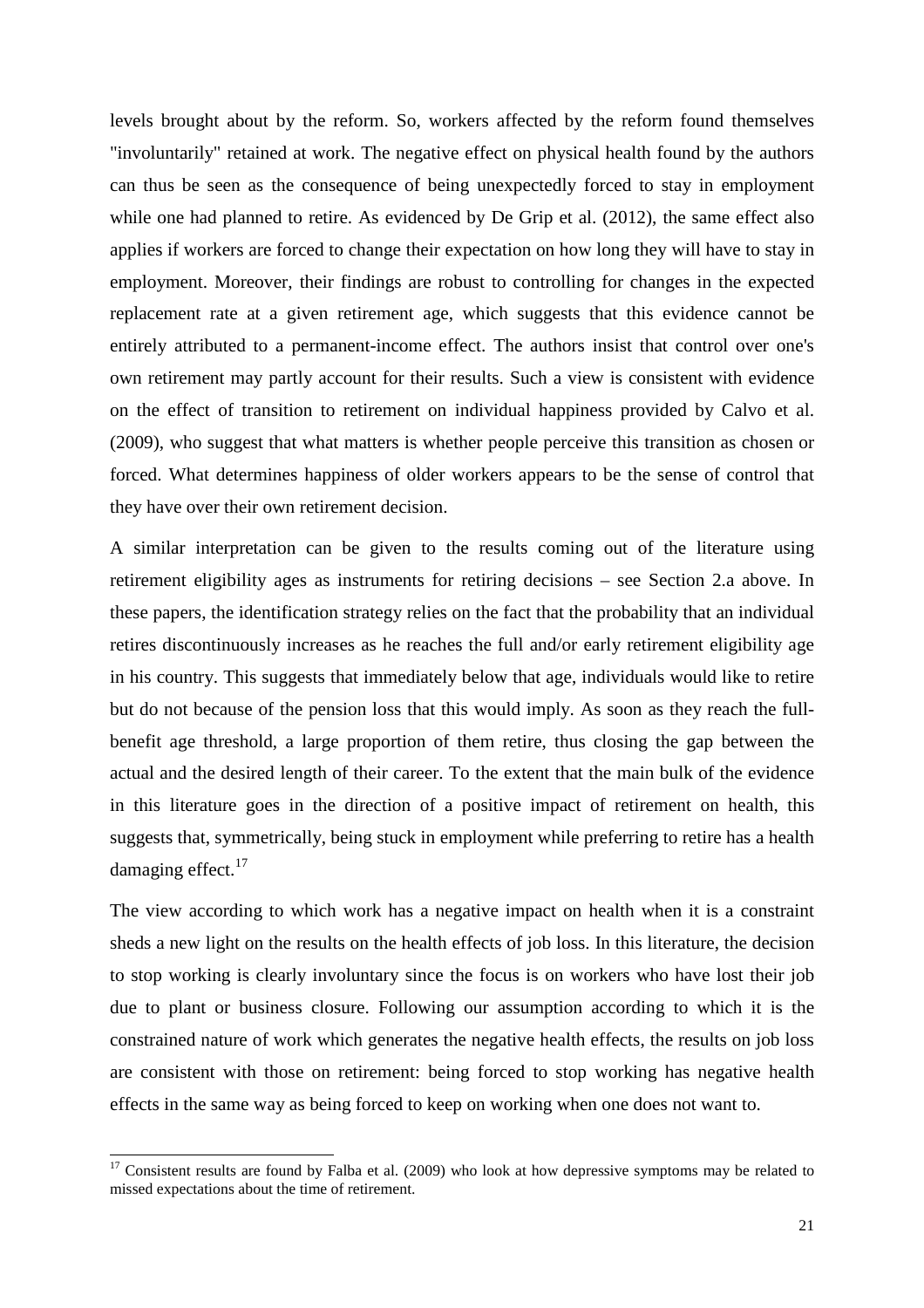The importance of work-related constraints in generating health damaging effects is further confirmed by the literature on undesired organisational changes. Ferrie et al. (1998) use the British Whitehall sample of London-based civil servants to estimate the health impact of a major reorganisation in the public service. In 1986, a report recommended the examination of civil-service functions in the UK to determine whether they could be abolished or transferred to the private sector. Implementation of this recommendation started in 1988 through the "Next Step" programme which separated executive from policy functions of government and transferred the executive functions to units called agencies, thus generating major involuntary organisational changes. Phases 1 and 3 of the Whitehall sample collect information on civil servant's health as of 1985-1988 and 1993, respectively. In 1993 it also contains information on whether employees have been transferred to an executive agency or expect to be so. The authors use a difference-in-difference approach to compare the 1988-1993 changes in health outcomes between employees who have been either transferred or expect to be so shortly, and a control group of workers for whom transfer is not expected to take place. Men who have been transferred report significantly lower self-rated health and suffer from higher psychiatric morbidity as measured by a 30-item GHQ. Similar results are found for men expecting to be transferred who also report a higher probability of sleeping short hours (five or less). In contrast, women's health does not appear to be significantly affected by transfers, be they realised or expected. Rathelot and Romanello (2013) estimate the impact on mental health of a very similar reform in France. Following the transposition of the 1996 European Directive aiming at increasing competition in the energy market, a major reform of the two state-owned electricity and gas utilities – EDF and GDF – was implemented starting in 2000. Distribution and transport services were separated from the other activities and two new independent companies were created to take charge of them. Meanwhile, the other departments of both firms were getting prepared for privatisation. As a consequence, some services were created while others were downsized and the probability for workers to change unit actually increased by 50% over the period. Individuals employed at EDF and GDF were civil servants so they could not be fired. However, this large-scale restructuration had major consequences for their working conditions. The authors investigate the impact of such changes on depression. Health information is available for EDF and GDF workers from the GAZEL database. This is a longitudinal yearly survey covering a large sample of individuals employed in – or retired from – both firms. The authors use the subsample of 5,000 workers still in employment in 2002 and estimate a fixed-effect model for the period 1999-2002. Depression turns out to have increased by a substantial amount with the effect being larger for employees who are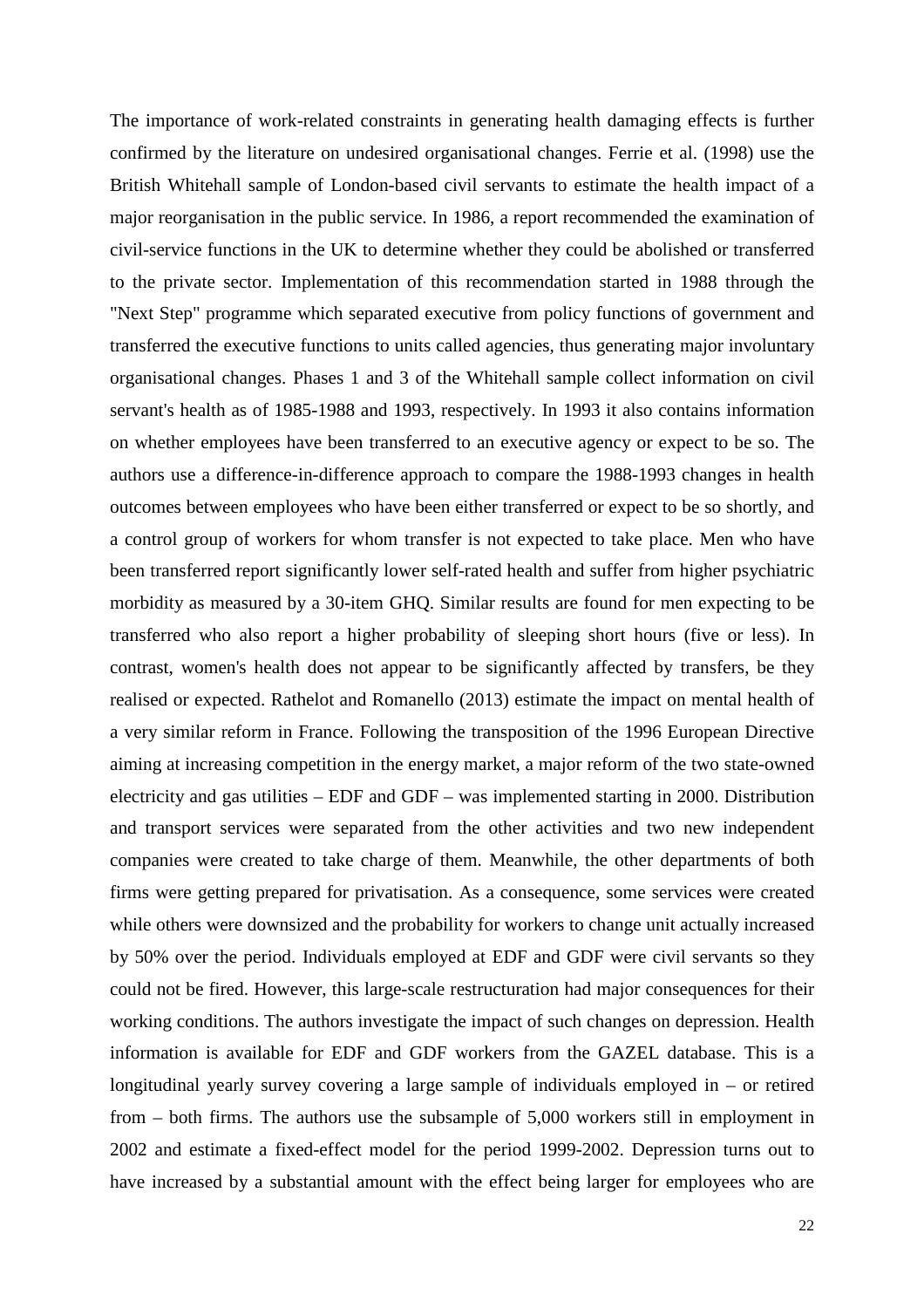further away from retirement and for those who change unit. This suggests that transfers between units are likely to have been involuntary and that these undesired changes in working conditions have had a negative effect on health. Overall, results from both Ferrie et al. (1998) and Rathelot and Romanello (2013) suggest that, when civil servants are subject to major reorganisations including undesired transfers to other units, negative health effects are to be expected. This evidence supports the idea that constraints imposed on work (and in particular on working conditions) are detrimental to health.

#### **Conclusion**

This review of the literature has uncovered the key role played by choice vs. constraint in shaping the health impact of work. At the intensive margin, working long hours appears to be unambiguously detrimental to health, in particular when employees have little control on the number of hours they work and/or on their work schedule. Symmetrically, a voluntary reduction in the length of the workweek seems to have a positive impact on health behaviours. The importance of choice in determining whether work has positive or negative effects on health is even stronger at the extensive margin. The literature on retirement indeed suggests that being forced to keep on working while one would like to retire tends to have adverse health effects. Symmetrically, being forced to stop working because of involuntary job loss is equally harmful to health. Eventually, changes in work organisation which are not welcome by workers also appear to have negative health effects. Overall, changes in work status or working conditions desired by workers are often health improving and, at least, do not seem to have major negative health effects. In contrast, changes which are imposed on workers either because of managerial decisions or changes in regulation are much more likely to have adverse consequences on health.

This idea that choice vs. constraint is a key determinant of the health impact of work has rarely been tested directly in the literature, except as regards constraints on work hours. Developing empirical frameworks which would permit to test this conjecture would be most valuable, both at the intensive and extensive margins. This is, of course, a hard task since selectivity, and more generally endogeneity, raise important identification problems here, as in most of the health and work literature. Instrumental variable approaches are potentially of great help but finding good instruments remains a challenge in a field in which natural experiments cannot be easily implemented.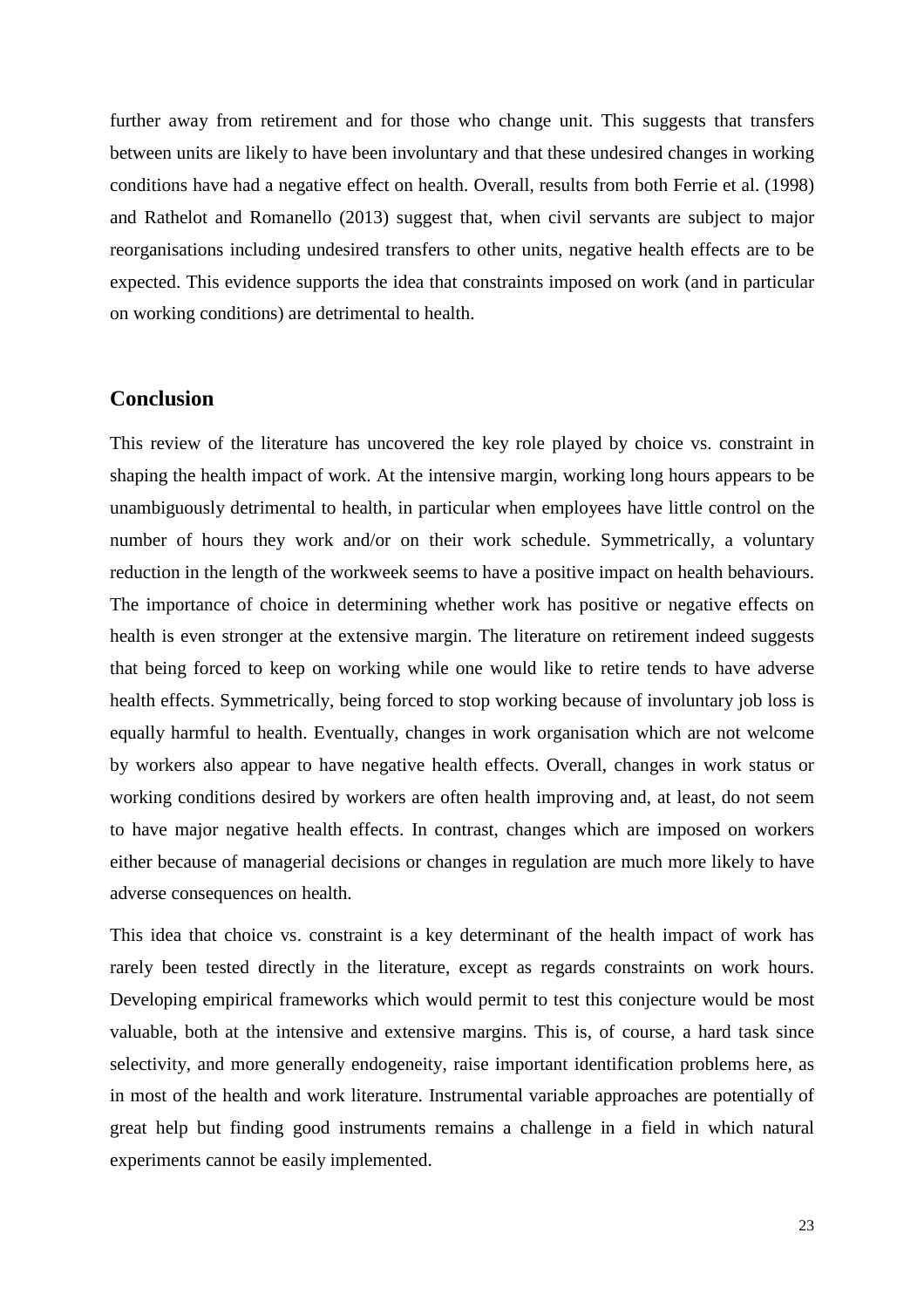If choice vs. constraint turns out to be an important determinant of the extent to which work negatively affects health, a major question immediately arises: why is it the case? How come that being forced to work or to stop working and/or to accept undesired working conditions may be harmful to health? Is this effect mediated by lower self-esteem and would it be weaker if giving rise to social action rather than being dealt with by individuals in isolation? If this were the case, it would suggest that the health impact of work may have increased as individualisation developed in advanced societies, in particular in the second half of the  $20<sup>th</sup>$ century. Assessing the mechanisms through which work-related constraints may affect health and how these may have changed over time is a challenging avenue for further research.

## **References**

Askenazy Philippe, 2004a, *Les désordres du travail. Enquête sur le nouveau productivisme*, Le Seuil, Paris.

Askenazy Philippe, 2004b, "Shorter work time, flexibility and intensification", *Eastern Economic Journal*, 30(4), pp. 603-614.

Barnett Rosalind, Karen Gareis and Robert Brennan, 1999, "Fit as a mediator of the relationship between work hours and burnout", *Journal of Occupational Health Psychology*, 4(4), pp. 307-317.

Barton Jane and Simon Folkard, 1991, "The response of day and night nurses to their work schedules", *Journal of Occupational Psychology*, 64(3), pp. 207-218.

Barton Jane, Lawrence Smith, Peter Totterdell, Evelien Spelten and Simon Folkard, 1993, "Does individual choice determine shift system acceptability", *Ergonomics*, 36(1-3), pp. 93- 99.

Behncke Stefanie, 2012, "Does retirement trigger ill health?", *Health Economics*, 21(3), pp. 282-300.

Bell David, Steffen Otterbach and Alfonso Sousa-Poza, 2012, "Work Hours Constraints and Health", *Annales d'Economie et Statistiques*, n°105-106, pp. 35-54.

Berniell Maria Ines, 2012, "The Effects of Working Hours on Health Status and Health Behaviors", CEMFI Mimeo.

Beswick Johanna and Joanne White, 2003, "Working long hours", Health and Safety Laboratory Working Papers, HSL/2003/02, Sheffield.

Blake Hélène and Clémentine Garrouste, 2012, "Collateral effects of a pension reform in France", Health Econometrics and Data Group Working Paper 12/16, York.

Böckerman Petri and Pekka Ilmakunnas, 2009, "Unemployment and self-assessed health: evidence from panel data", *Health Economics*, 18(2), pp. 161-179.

Bonsang Eric, Stéphane Adam and Sergio Perelman, 2012, "Does retirement affect cognitive functioning?", *Journal of Health Economics*, 31(3), pp. 490-501.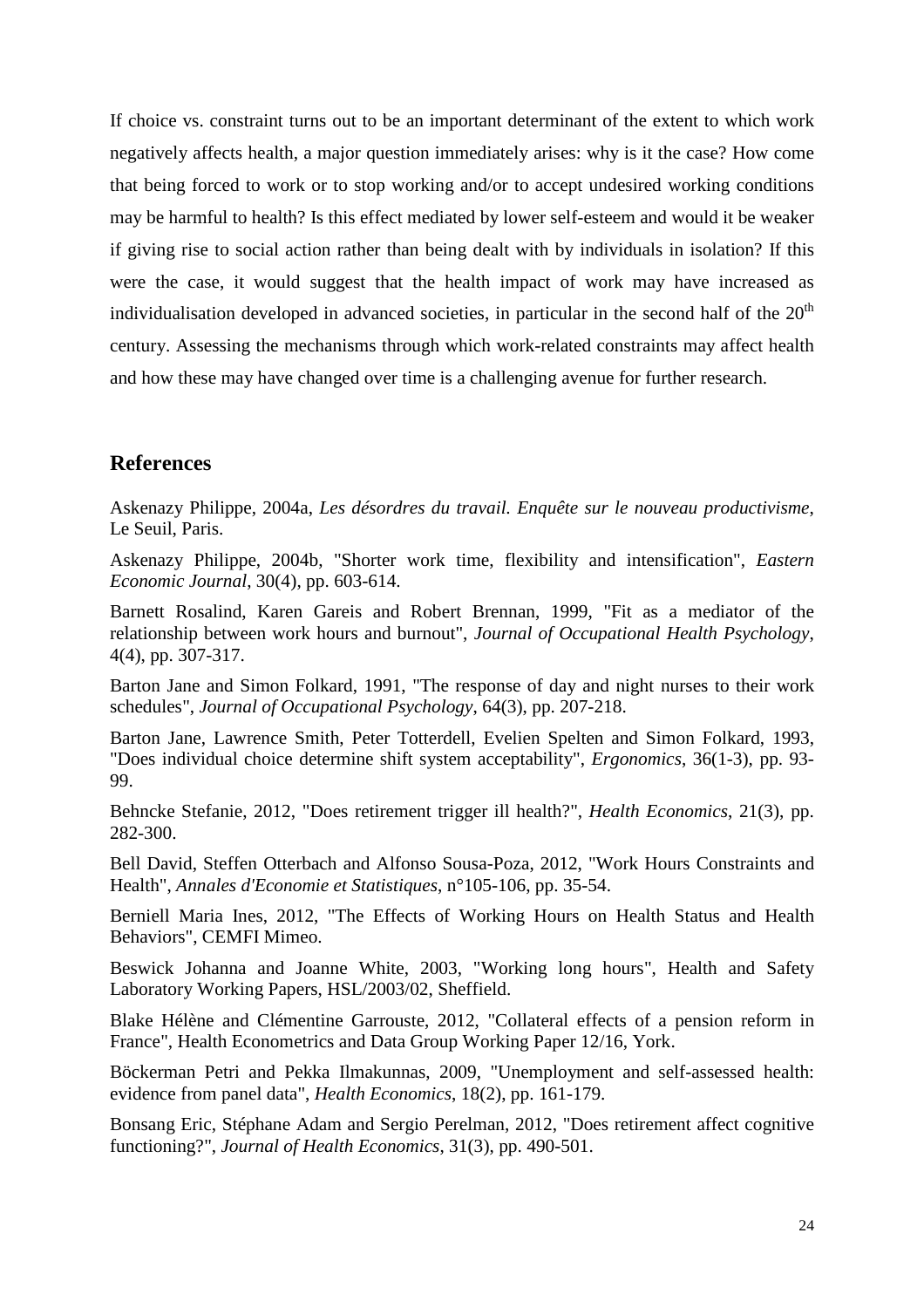Bonsang Eric and Tobias Klein, 2012, "Retirement and subjective well-being", *Journal of Economic Behavior & Organization*, 83(3), pp. 311-329.

Bourdieu Jérôme and Bénédicte Reynaud, 2006, "Factory discipline, health and externalities in the reduction of working time in nineteenth century France, *Socio-Economic Review*, 4(1), pp. 93-118.

Browning Martin, Anne Moller Dano and Eskil Heinesen, 2006, "Job displacement and stress-related health outcomes", *Health Economics*, 15(10), pp. 1061-1075.

Browning Martin and Eskil Heinesen, 2012, "Effect of job loss due to plant closure on mortality and hospitalization", *Journal of Health Economics*, 31(4), pp. 599-616.

Buchmueller Tom, Michel Grignon and Florence Jusot, 2007, "Unemployment and mortality in France, 1982-2002", CHEPA Working Paper 0704, McMaster University.

Calvo Esteban, Kelly Haverstick and Steven A. Sass, 2009, "Gradual retirement, sense of control and retirees happiness", *Research on Aging*, 31(1), pp. 112-135.

Carnero Angeles, Blanca Martinez and Rocio Sanchez-Mangas, 2012, "Mobbing and workers' health: empirical analysis for Spain, *International Journal of Manpower*, 33(3), pp. 322-339.

Caroli Eve and Mathilde Godard, 2013, "Does job insecurity deteriorate health? A causal approach for Europe", PSE Working Paper 2013-01.

Case Anne and Angus Deaton, 2005, "Broken Down by Work and Sex: How Our Health Declines", in David Wise ed., *Analyses in the Economics of Ageing*, The University of Chicago Press, Chapter 6, pp. 185-205.

Charles Kerwin Kofi, 2004, "Is retirement depressing? Labor force inactivity and psychological well-being in later life", *Research in Labor Economics*, 23, pp. 169-199.

Charles Kerwin Kofi and Philip De Cicca, 2008, "Local labor market fluctuations and health: is there a connection and for whom?", *Journal of Health Economics*, 27(6), pp. 1532-1550.

Coe Norma and Marteen Lindeboom, 2008, "Does retirement kill you? Evidence from early retirement windows", IZA Working Paper 3817.

Coe Norma and Gema Zamarro, 2011, "Retirement effects on health in Europe", *Journal of Health Economics*, 30(1), pp. 77-86.

Cottini Elena and Claudio Lucifora, 2013, "Mental health and working conditions in European countries", *Industrial and Labor Relation Review*, forthcoming.

Currie Janet and Brigitte Madrian, 1999, "Health, health insurance and the labor market", in Ashenfelter O. and Card D. (eds), *Handbook of Labor Economics*, vol 3, part C, Oxford: Elsevier, pp. 3309-3415.

Datta Gupta Nabanita and Nicolai Kristensen, 2008, "Work environment satisfaction and employee health: Panel evidence from Denmark, France and Spain, 1994-2001", *The European Journal of Health Economics*, 9(1), pp. 51-61.

Dave Dhaval, Inas Rashad and Jasmina Spasojevic, 2008, "The effects of retirement on physical and mental health outcomes", *Southern Economic Journal*, 75(2), pp. 497-523.

Deb Partha, William Gallo, Padmaja Ayyagari, Jason Fletcher and Jody Sindelar, 2011, "The effect of job loss on overweight and drinking", *Journal of Health Economics*, 30(2), pp. 317- 327.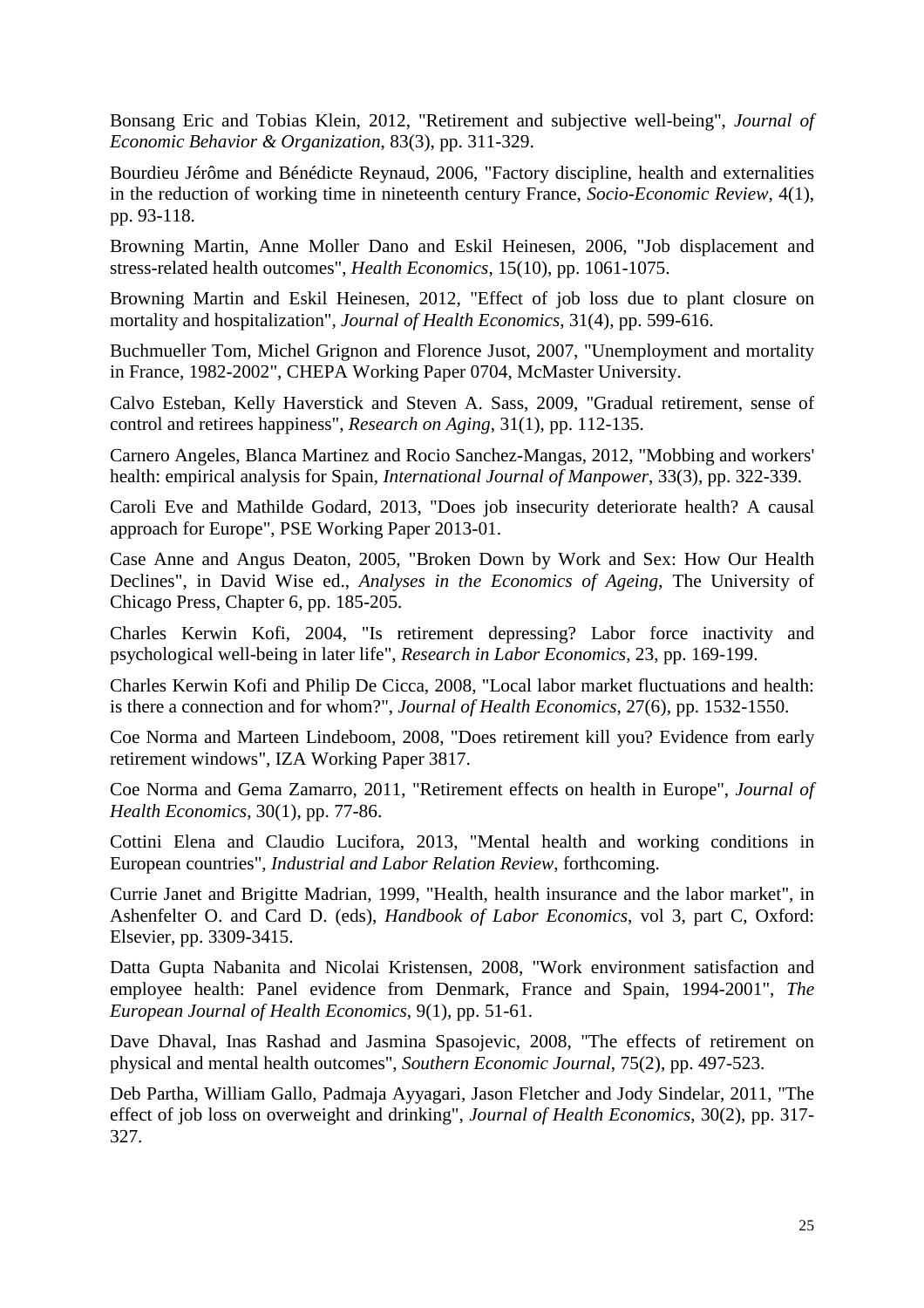Debrand Thierry and Pascale Lengagne, 2007, "Pénibilité au travail et santé des seniors en Europe", *Economie et Statistique*, n°403-404, pp. 19-38.

De Grip Andries, Maarten Lindeboom and Raymond Montizaan, 2012, "Shattered Dreams: the Effects of Changing the Pension System Late in the Game", Economic Journal, 122(559), pp. 1-25.

Dockery Michael, 2006, "Mental Health and Labour Force Status: Panel Estimates with four waves of HILDA", The Centre for Labour Market Research Discussion Paper 06/1.

Eliason Marcus and Donald Storrie, 2009a, "Does job loss shorten life?", *Journal of Human Resources*, 44(2), pp. 277-302.

Eliason Marcus and Donald Storrie, 2009b, "Job loss is bad for your health: Swedish evidence on cause-specific hospitalization following involuntary job loss", *Social Science & Medicine*, 68(8), pp. 1396-1406.

Falba Tracy, William Gallo and Jody Sindelar, 2009, "Work Expectations, Realizations and Depression in Older Workers", *Journal of Mental Health Policy and Economics*, 12(4), pp. 175-186.

Ferrie Jane, Martin Shipley, Michael Marmot, Stephen Stansfeld and George Davey Smith, 1998, "The health effects of major organisational change and job insecurity", *Social Science & Medicine*, 46(2), pp. 243-254.

Friedland Daniel and Richard Price, 2003, "Underemployment: Consequences for the health and well-being of workers", *American Journal of Community Psychology*, 32(1-2), pp. 33-45.

Frijters Paul, David Johnston and Xin Meng, 2009, "The mental health cost of long working hours: the case of rural Chinese migrants", mimeo.

Gerdtham Ulf and Christopher Ruhm, 2006, "Deaths rise in good economic times: Evidence from the OECD", *Economics and Human Biology*, 4(3), pp. 298-316.

Godard Mathilde, 2013, "Gaining weight through retirement? Results from the SHARE survey", University of Paris Dauphine mimeo.

Goldberg, Daniel & P. Williams, 1988, *The User's Guide to the General Health Questionnaire,* Windsor: NFER-Nelson.

Goux Dominique, Eric Maurin and Barbara Petrongolo, 2013, "Worktime regulations and spousal labor supply", *American Economic Review*, forthcoming.

Grossman Michael, 1972, "On the Concept of Health Capital and the Demand for Health", *Journal of Political Economy*, 80(2), pp. 223-255.

Hall Kenneth and Lawson Savery, 1986, "Probing opinions: Tight rein, more stress", *Harvard Business Review*, 64(1), pp. 160-164.

Harrington John Malcom, 2001, "Health Effects of Shift Work and Extended Hours of Work", *Occupational and Environmental Medicine*, 58(1), pp. 68-72.

Jusot Florence, 2012, "Les recessions sont-elles vraiment mauvaises pour la santé ?", *Les Tribunes de la santé*, 36(3), pp. 73-80.

Kerkhofs Marcel and Marteen Lindeboom, 1997, "Age related health dynamics and changes in labour market status, *Health Economics*, 6(4), pp. 407-423.

Kuhn Andreas, Rafael Lalive and Josef Zweimüller, 2009, "The public health costs of job loss", *Journal of Health Economics*, 28(6), pp. 1099-1115.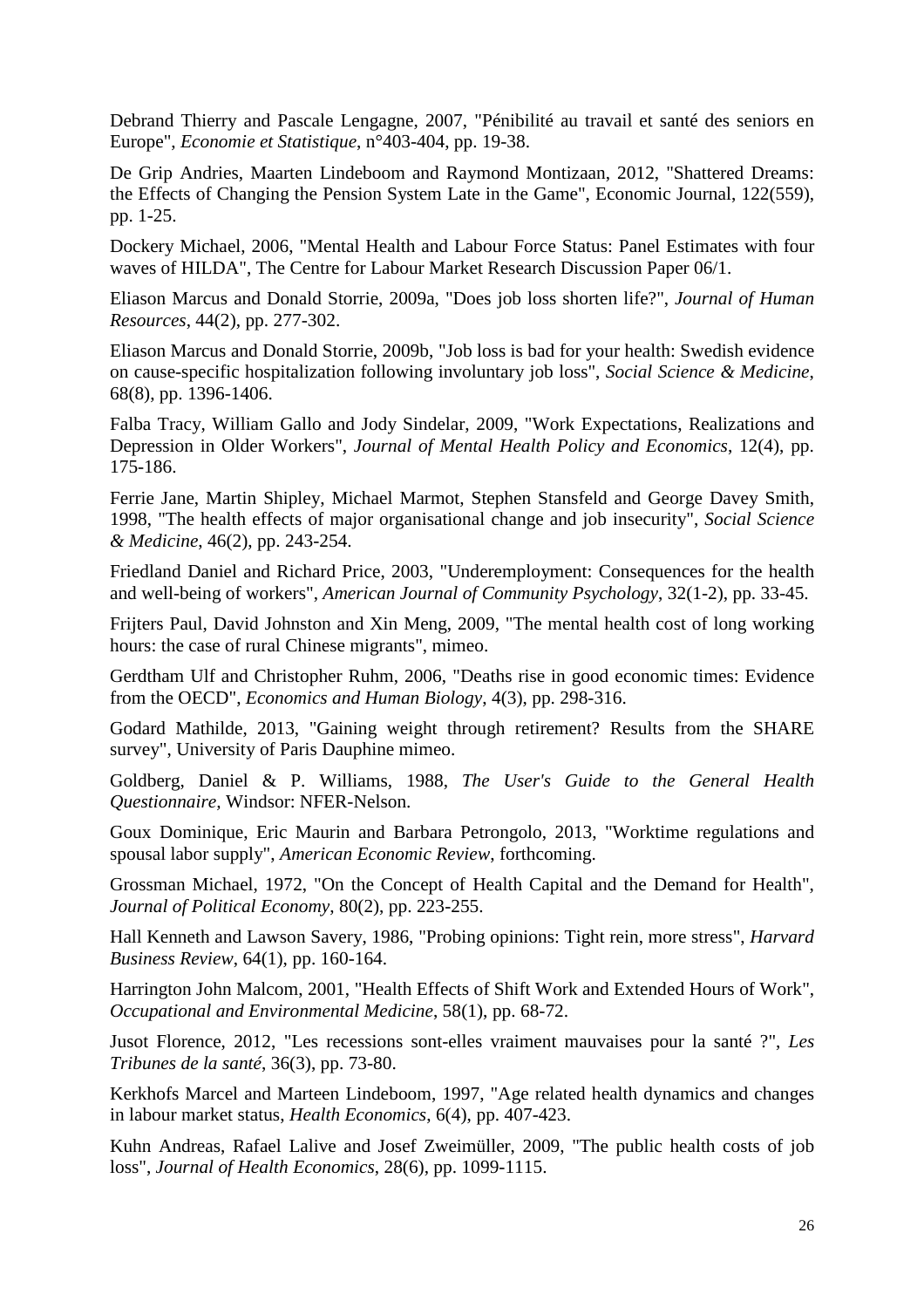Lazarus Richard and Susan Folkman, 1984, *Stress, appraisal, and coping*, New-York: Springer publishing Company.

Lindeboom Marteen and Marcel Kerkhofs, 2009, "Health and work of the elderly: Subjective health measures, reporting errors and endogeneity in the relationship between health and work", *Journal of Applied Econometrics*, 24(6), pp. 1024-1046.

Llena-Nozal Ana, 2009, "The effect of work status and working conditions on mental health in four OECD countries", *National Institute Economic Review*, 209(1), pp. 72-87.

Mandal Bidisha, Padmaja Ayyagari and William Gallo, 2011, "Job loss and depression: the role of subjective expectations" *Social Science & Medicine*, 72(4), pp. 576-583.

Mazzonna Fabrizio and Franco Peracchi, 2012, "Ageing, cognitive abilities and retirement", *European Economic Review*, 56(4), pp. 691-710.

Méhaut Philippe, Anne-Marie Arborio, Jacques Bouteiller, Philippe Mossé and Lise Causse, 2008, "Good jobs, hard work? Employment models for nurse's aides and hospital housekeepers", in Caroli E. and J. Gautié eds, *Low wage work in France*, New York: Russell Sage Foundation, pp. 127-167.

Miller Douglas, Marianne Page, Ann Huff Stevens and Mateusz Filipski, 2009, "Why are recessions good for your health?", *AER Papers and Proceedings*, 99(2), pp. 122-127.

Muurinen Jaana-Maria and Julian Le Grand, 1985, "The Economic Analysis of Inequalities in Health", *Social Science & Medicine*, 20(10), pp. 1029-1035.

Neuman Kevin, 2008, "Quit your job and get healthier? The effect of retirement on health", *Journal of Labor Research*, 29(2), pp. 177-201.

Neumayer Eric, 2004, "Recessions lower (some) mortality rates: evidence from Germany", *Social Science & Medicine*, 58(6), pp. 1037-1047.

Niedhammer Isabelle, Marcel Goldberg, Annette Leclerc, Isabelle Bugel and Simone David, "Psychosocial factors at work and subsequent depressive symptoms in the Gazel cohort", *Scandinavian Journal of Work, Environment and Health*, 24(3), pp. 197-205.

OECD, 2008, *Employment Outlook*, Paris.

Osthus Stale, 2012, "Health effects of downsizing survival and job loss in Norway", *Social Science & Medicine*, 75(5), pp. 646-653.

Rathelot Roland and Lucie Romanello, 2013, "Changes at the workplace and employee health", CREST mimeo.

Robone Silvana, Andrew Jones and Nigel Rice, 2011, "Contractual conditions, working conditions and their impact on health and well-being", *European Journal of Health Economics*, 12(5), pp. 429-444.

Rohwedder Susann and Robert Willis, 2010, "Mental retirement", *The Journal of Economic Perspectives*, 24(1), pp. 119-138.

Ruhm Christopher, 2000, "Are recessions good for your health?", *Quarterly Journal of Economics*, 115(2), pp. 617-650.

Ruhm Christopher, 2003, "Good times make you sick", *Journal of Health Economics*, 22(4), pp. 637-658.

Ruhm Christopher, 2004, "Macroeconomic conditions, health and mortality", NBER Working Paper 11007.